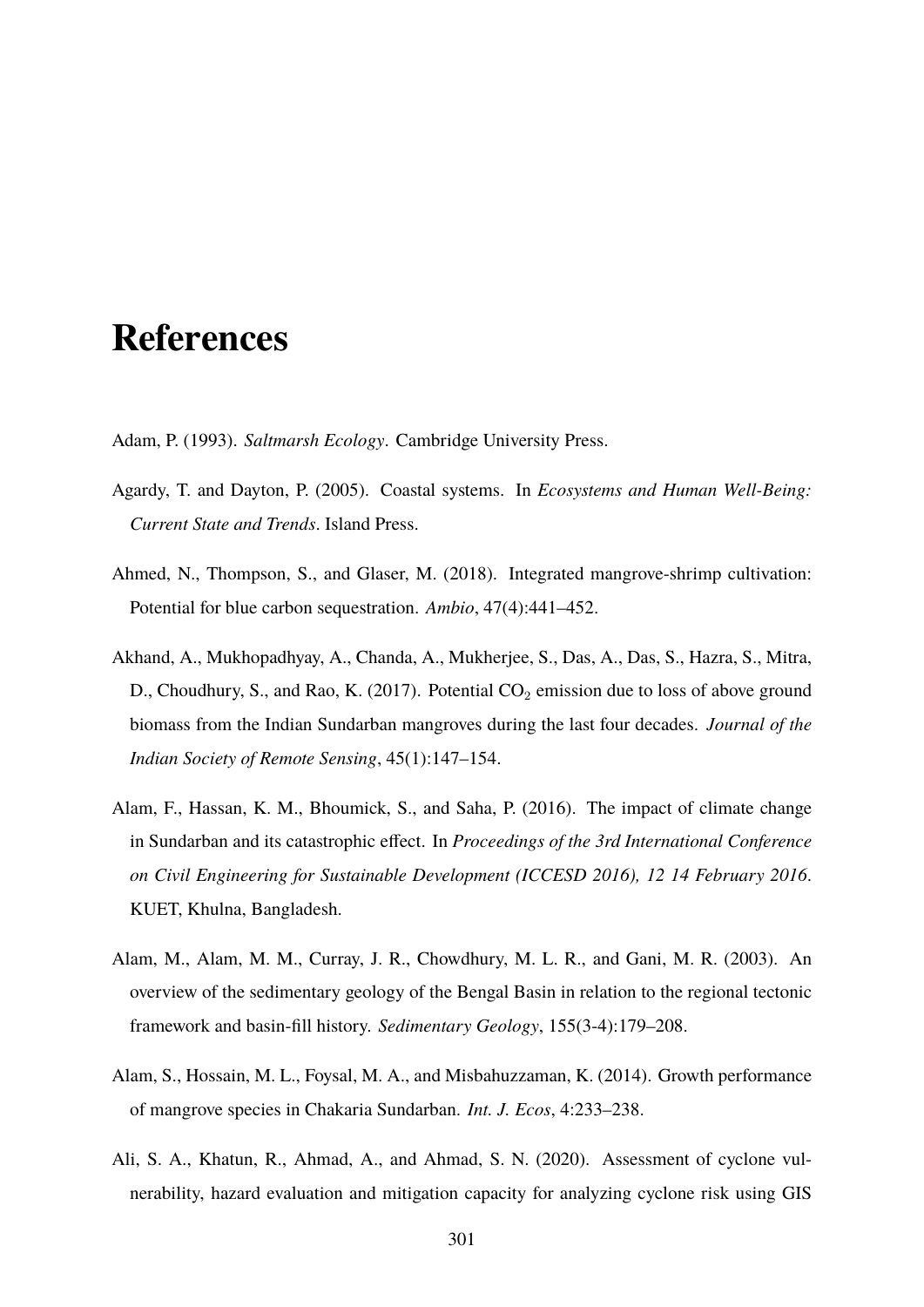technique: a study on Sundarban Biosphere Reserve, India. *Earth Systems and Environment*, 4(1):71–92.

- Allison, M. A., Khan, S., Goodbred Jr, S. L., and Kuehl, S. A. (2003). Stratigraphic evolution of the late Holocene Ganges–Brahmaputra lower delta plain. *Sedimentary Geology*, 155(3- 4):317–342.
- Alongi, D. M. (2002). Present state and future of the world's mangrove forests. *Environmental conservation*, 29(3):331–349.
- Alongi, D. M. (2011). Carbon payments for mangrove conservation: ecosystem constraints and uncertainties of sequestration potential. *Environmental science & policy*, 14(4):462–470.
- Alongi, D. M. (2014). Carbon cycling and storage in mangrove forests. *Annual review of marine science*, 6:195–219.
- Alongi, D. M. (2015). The impact of climate change on mangrove forests. *Current Climate Change Reports*, 1(1):30–39.
- Amin, M. R. (2018). Sustainable tourism development in Sundarbans, Bangladesh (a World Heritage Site): issues and actions. *Journal of Business Studies*, 39(2):31–52.
- Anthony, E. J. and Héquette, A. (2007). The grain-size characterisation of coastal sand from the Somme estuary to Belgium: Sediment sorting processes and mixing in a tide-and stormdominated setting. *Sedimentary Geology*, 202(3):369–382.
- Atwood, T. B., Connolly, R. M., Almahasheer, H., Carnell, P. E., Duarte, C. M., Lewis, C. J. E., Irigoien, X., Kelleway, J. J., Lavery, P. S., Macreadie, P. I., Serrano, O., Sanders, C. J., Santos, I., Steven, A. D. L., and Lovelock, C. E. (2017). Global patterns in mangrove soil carbon stocks and losses. *Nature Climate Change*, 7(7):523–528.
- Aysha, A., Abu Hena, M., Mishra, M., Nesarul, M., Padhi, B., Mishra, S., Islam, M., Idris, M., and Masum, M. (2015). Sediment and carbon accumulation in sub-tropical salt marsh and mangrove habitats of north-eastern coast of Bay of Bengal, Indian Ocean. *International Journal of Fisheries and Aquatic Studies*, 2(4):184–189.
- Aziz, A. and Paul, A. R. (2015). Bangladesh Sundarbans: present status of the environment and biota. *Diversity*, 7(3):242–269.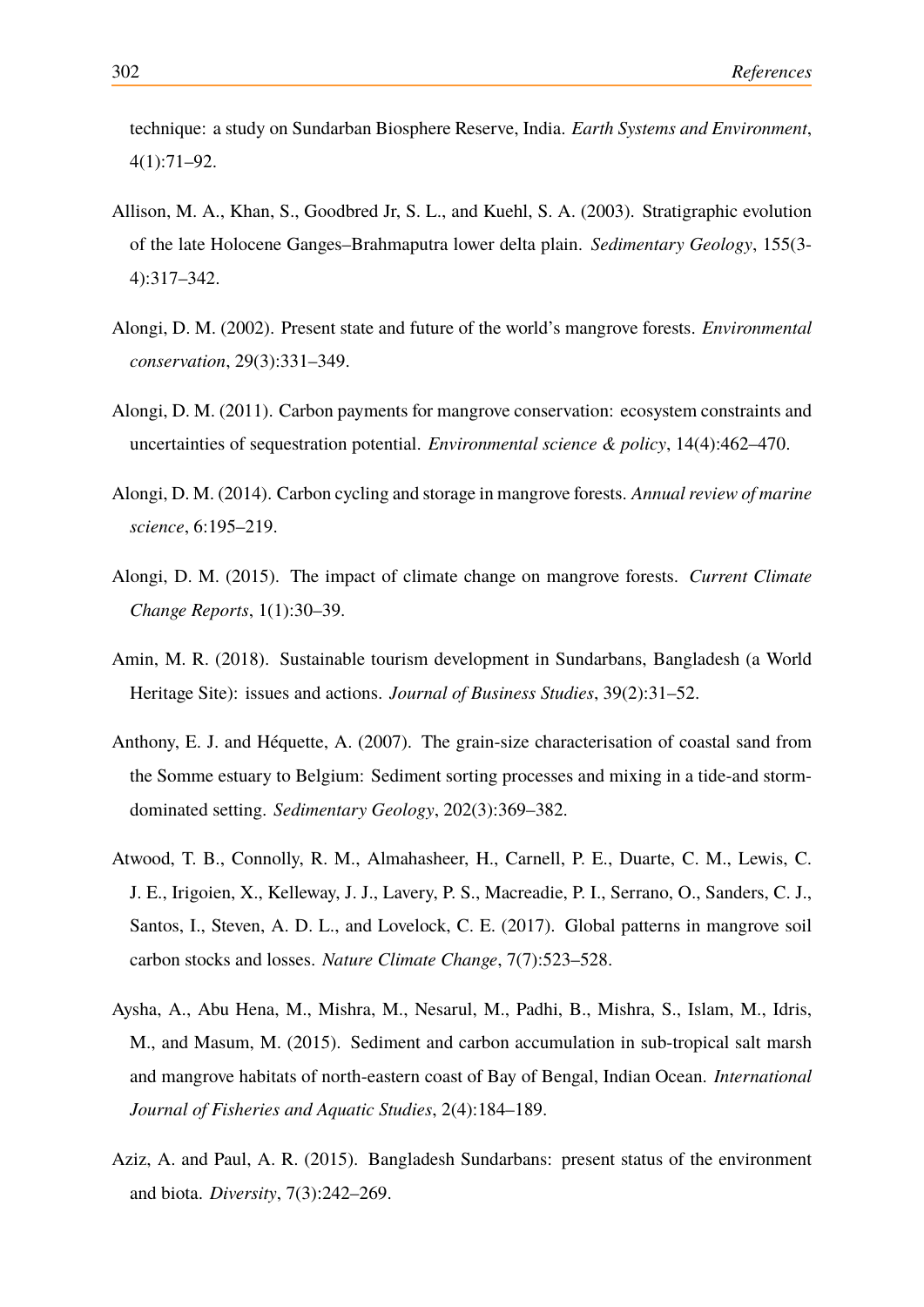- Bádenas, B., Aurell, M., and Gasca, J. M. (2018). Facies model of a mixed clastic–carbonate, wave-dominated open-coast tidal flat (Tithonian–Berriasian, north-east Spain). *Sedimentology*, 65(5):1631–1666.
- Balaguru, K., Taraphdar, S., Leung, L. R., and Foltz, G. R. (2014). Increase in the intensity of postmonsoon Bay of Bengal tropical cyclones. *Geophysical Research Letters*, 41(10):3594– 3601.
- Bandyopadhyay, J., Mondal, I., and Roy, B. (2014). Change detection of land use and land cover and identification of inter-relationship between geomorphology and land use land cover in and around Bakkhali–Fraserganj and Henry island, South 24 Parganas, West Bengal, India. *International Journal of Remote Sensing and Geoscience*, 3(2):44–51.
- Bandyopadhyay, S. (2019). Sundarban: A review of evolution & geomorphology. Technical report, World Bank Group.
- Banerjee, A. (1998). *Environment, population, and human settlements of Sundarban Delta*. Concept Publishing Company.
- Banerjee, K., Gatti, R. C., and Mitra, A. (2017). Climate change-induced salinity variation impacts on a stenoecious mangrove species in the Indian Sundarbans. *Ambio*, 46(4):492– 499.
- Banerjee, K., Sengupta, K., Raha, A., and Mitra, A. (2013). Salinity based allometric equations for biomass estimation of Sundarban mangroves. *Biomass and Bioenergy*, 56:382–391.
- Barik, J., Mukhopadhyay, A., Ghosh, T., Mukhopadhyay, S. K., Chowdhury, S. M., and Hazra, S. (2018). Mangrove species distribution and water salinity: an indicator species approach to Sundarban. *Journal of Coastal Conservation*, 22(2):361–368.
- Barnett, J. and Campbell, J. (2010). *Climate change and small island states: power, knowledge and the South Pacific*. Earthscan.
- Begam, M. M., Sutradhar, T., Chowdhury, R., Mukherjee, C., Basak, S. K., and Ray, K. (2017). Native salt-tolerant grass species for habitat restoration, their acclimation and contribution to improving edaphic conditions: a study from a degraded mangrove in the Indian Sundarbans. *Hydrobiologia*, 803(1):373–387.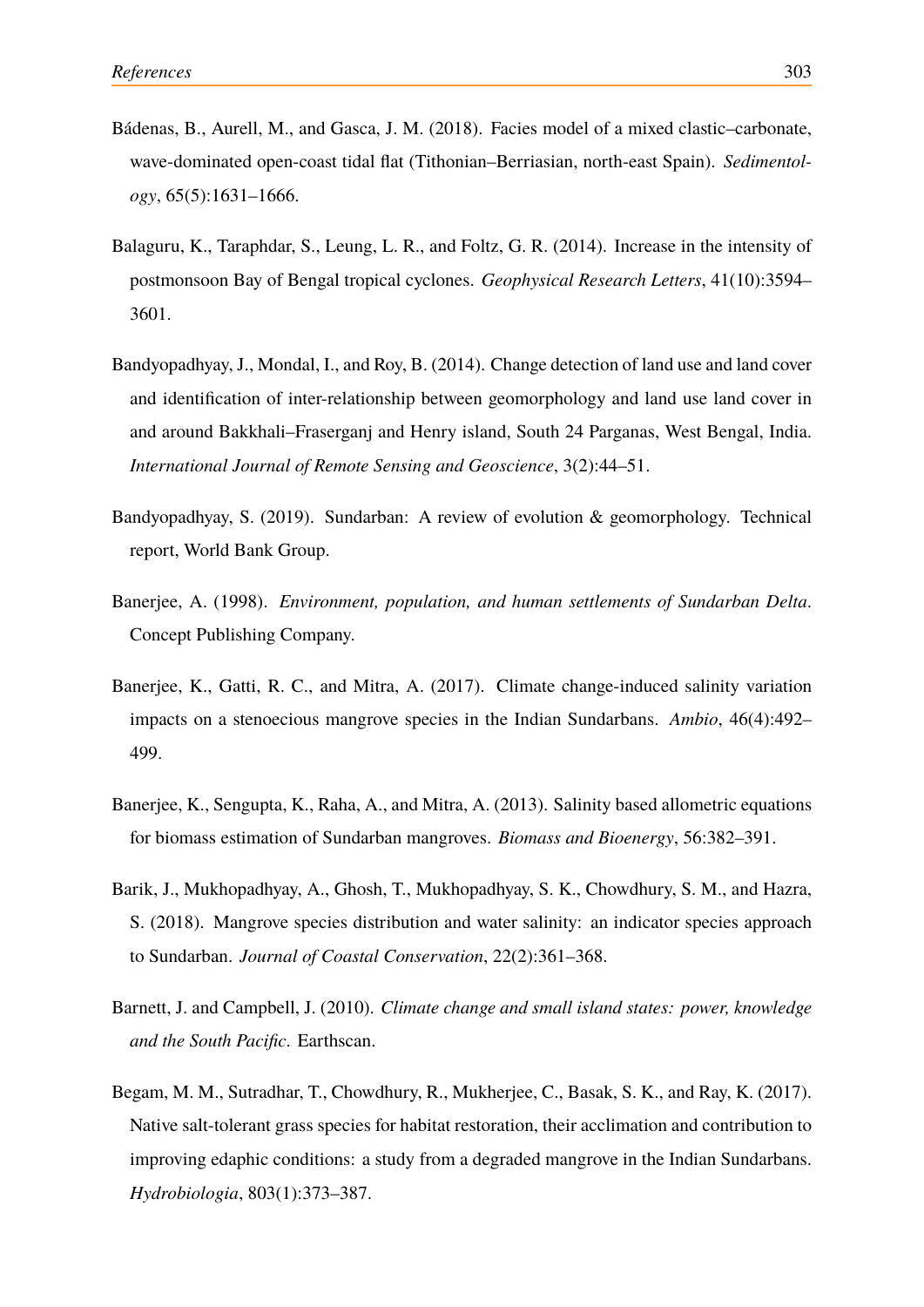- Benjamini, Y. and Hochberg, Y. (1995). Controlling the false discovery rate: a practical and powerful approach to multiple testing. *Journal of the Royal statistical society: series B (Methodological)*, 57(1):289–300.
- Bhadra, T., Das, S., Hazra, S., and Barman, B. C. (2018). Assessing the demand, availability and accessibility of potable water in Indian Sundarban Biosphere Reserve area. *International Journal of Recent Scientific Research*, 9(3):25437—25443.
- Bhadra, T., Mukhopadhyay, A., and Hazra, S. (2017). Identification of river discontinuity using geo-informatics to improve freshwater flow and ecosystem services in Indian Sundarban Delta. In Hazra, S., Mukhopadhyay, A., Ghosh, A. R., Mitra, D., and Dadhwal, V. K., editors, *Environment and earth observation*, pages 137–152. Springer.
- Bhattacharjee, D., Samanta, B., Danda, A., and Bhadury, P. (2013). Impact of climate change in the Sundarban aquatic ecosystems: Phytoplankton as proxies. In *Climate Change and Island and Coastal Vulnerability*, pages 126–140. Springer.
- Bhattacharya, A. K., Bhattacharya, A., Sarkar, S. K., and Chatterjee, M. (2012). Bengal Basin, sediment sink. In Bengtsson, L., Herschy, R. W., and Fairbridge, R. W., editors, *Encyclopedia of Lakes and Reservoirs*, pages 113–117. Springer, Dordrecht, Netherlands.
- Boon III, J. D. and Byrne, R. J. (1981). On basin hyposmetry and the morphodynamic response of coastal inlet systems. *Marine Geology*, 40(1-2):27–48.
- Bosire, J. O., Dahdouh-Guebas, F., Kairo, J. G., and Koedam, N. (2003). Colonization of non-planted mangrove species into restored mangrove stands in Gazi Bay, Kenya. *Aquatic Botany*, 76(4):267–279.
- Bosire, J. O., Dahdouh-Guebas, F., Walton, M., Crona, B. I., Lewis Iii, R., Field, C., Kairo, J. G., and Koedam, N. (2008). Functionality of restored mangroves: a review. *Aquatic Botany*, 89(2):251–259.
- Brahma, G. and Mukherjee, S. K. (2016). Studies on mangrove diversity of India with special reference to Lothian Island Wildlife Sanctuary. *Plant Science Today*, 3(1):25–29.
- Broadus, J. M. (1993). Possible impacts of, and adjustments to, sea-level rise: the case of Bangladesh and Egypt. In *Climate and Sea Level Change: Observations, Projections and Implications*, pages 263–275. Cambridge University Press.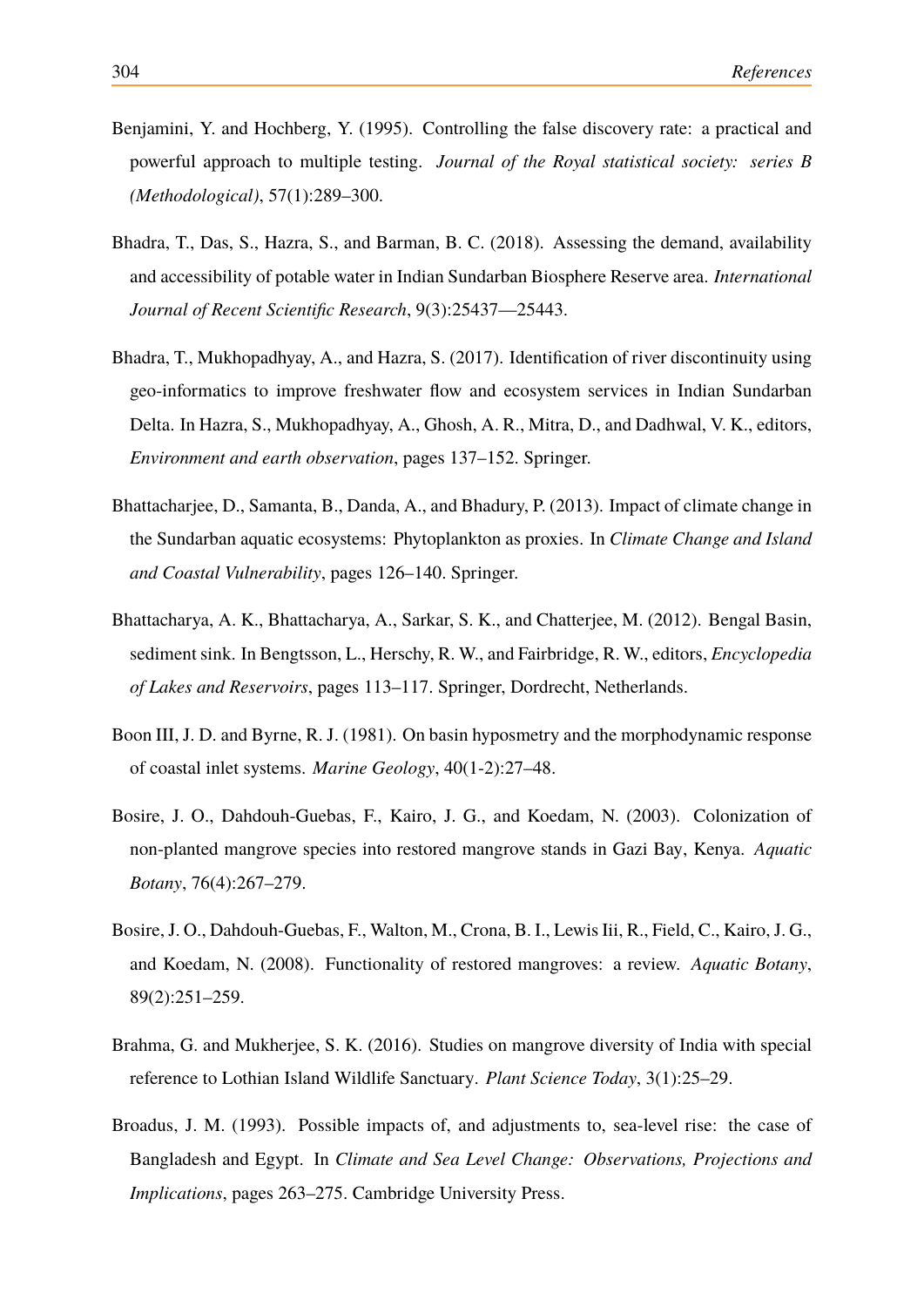- Cahoon, D. R., Hensel, P. F., Spencer, T., Reed, D. J., McKee, K. L., and Saintilan, N. (2006). Coastal wetland vulnerability to relative sea-level rise: wetland elevation trends and process controls. In Verhoeven, J. T. A., Beltman, B., Bobbink, R., and Whigham, D. F., editors, *Wetlands and natural resource management*, pages 271–292. Springer.
- Carter, R. W. G. and Woodroffe, C. D. (1994). Coastal evolution: Late Quaternary shoreline morphodynamics.
- Chakraborty, P. B. and Mandai, A. P. N. (2008). Rainfall characteristics of Sagar Island in Sundarban, West Bengal. *Indian journal of soil conservation*, 36(3):125–128.
- Chakraborty, S. K., Dutta, S. M., Ghosh, P. B., Ray, R., and Paul, A. K. (2014). Impact of global warming on Sundarbans mangrove ecosystem, India: role of different assessment tools from ecosystem monitoring to molecular markers. In *Proceedings of the International Conference on Green India: Strategic Knowledge for Combating Climate Change–Prospects and Challenges. Pondicherry University. Excel India Publishers*, pages 181–200.
- Chakravortty, S. and Ghosh, D. (2018). Automatic identification of saline blanks and pattern of related mangrove species on hyperspectral imagery. In *2018 4th International Conference on Recent Advances in Information Technology (RAIT)*, pages 1–6. IEEE.
- Chand, B. K., Trivedi, R. K., Biswas, A., Dubey, S., and Beg, M. M. (2012). Study on impact of saline water inundation on freshwater aquaculture in Sundarban using risk analysis tools. *Explor. Anim. Med. Res*, 2:170–178.
- Chanda, A., Mukhopadhyay, A., Ghosh, T., Akhand, A., Mondal, P., Ghosh, S., Mukherjee, S., Wolf, J., Lázár, A. N., Rahman, M. M., et al. (2016). Blue carbon stock of the Bangladesh Sundarban mangroves: what could be the scenario after a century? *Wetlands*, 36(6):1033– 1045.
- Chaudhuri, A. B., Choudhury, A., et al. (1994). *Mangroves of the Sundarbans. Volume one: India*. International Union for Conservation of Nature and Natural Resources (IUCN).
- Chauhan, M. and Gopal, B. (2014). Sundarban mangroves: impact of water management in the Ganga river basin. In *Our National River Ganga*, pages 143–167. Springer.
- Chmura, G. L. and Hung, G. A. (2004). Controls on salt marsh accretion: A test in salt marshes of eastern Canada. *Estuaries*, 27(1):70–81.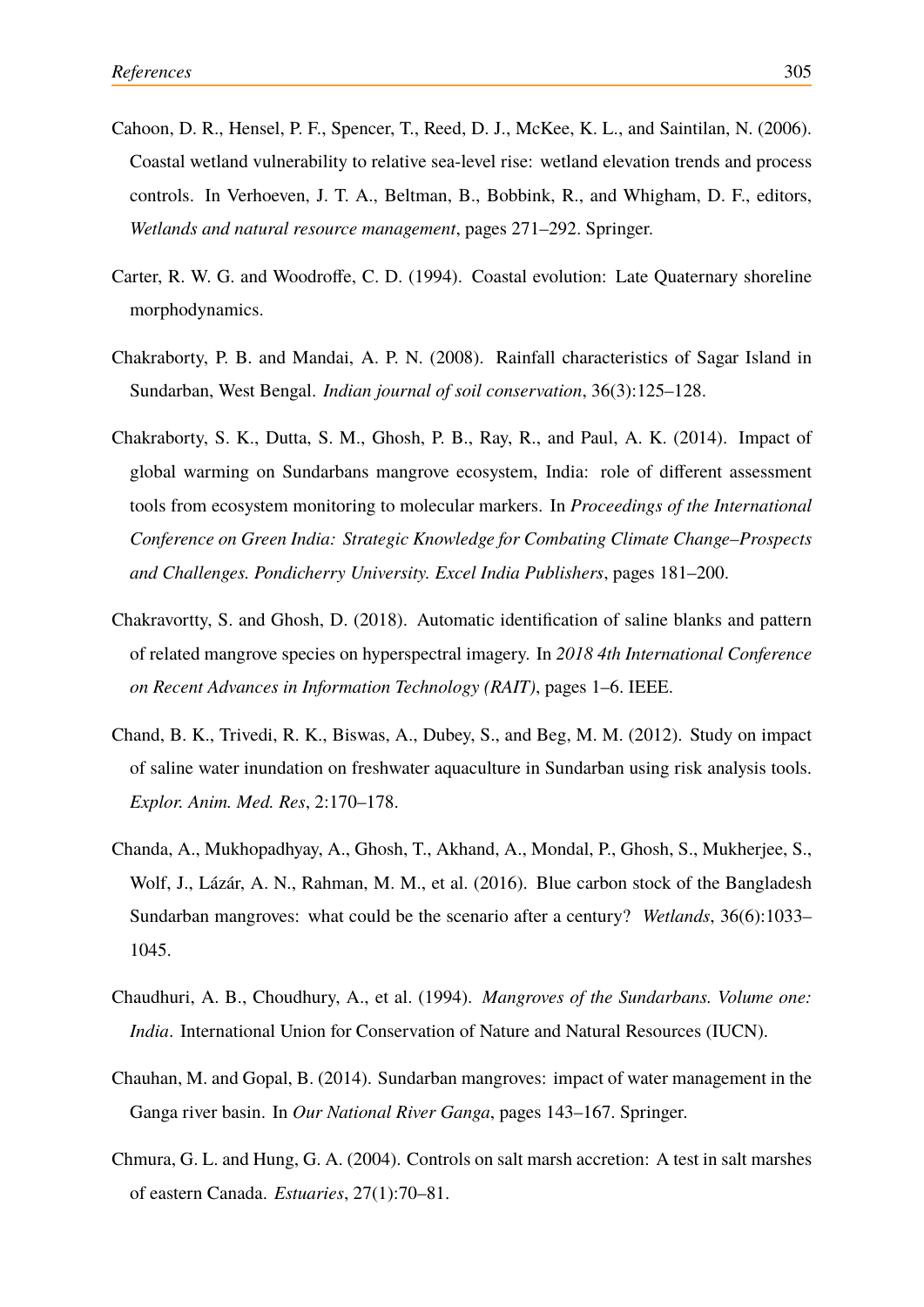- Choudhury, M., Fazli, P., Pramanick, P., Gobato, R., Zaman, S., and Mitra, A. (2019). Sensitivity of the Indian Sundarban mangrove ecosystem to local level climate change. *Science and Education*, 5(3):24–28.
- Cloern, J. E. (2001). Our evolving conceptual model of the coastal eutrophication problem. *Marine ecology progress series*, 210:223–253.
- Cochrane, K. L. (2002). Fisheries management. In Cochrane, K. L., editor, *A fishery manager's guidebook: Management measures and their application*, pages 1–20. Food & Agriculture Org.
- Coleman, D. J., Rogers, K., Corbett, D. R., Owers, C. J., and Kirwan, M. L. (2021). The geomorphic impact of mangrove encroachment in an Australian salt marsh. *Estuarine, Coastal and Shelf Science*, 251:107238.
- Cowell, P. J. and Thom, B. G. (1994). Morphodynamics of coastal evolution. *Coastal evolution: Late Quaternary shoreline morphodynamics*, page 33.
- Crewz, D. W. and Lewis, R. R. (1991). An evaluation of historical attempts to establish emergent vegetation in marine wetlands in Florida. Technical report, Florida Sea Grant College, Gainesville, Florida.
- Danda, A. A., Sriskanthan, G., Ghosh, A., Bandyopadhyay, J., and Hazra, S. (2011). Indian Sundarbans delta: a vision. *World Wide Fund for Nature-India, New Delhi*, 40.
- Daniels, R. B. and Hammer, R. D. (1992). *Soil Geomorphology*. John Wiley & Sons.
- Das, B. and Bandyopadhyay, D. (2013). Ecotourism of Sundarban in Gangatic Delta. *International Journal of Scientific & Engineering Research*, 4(5):459–468.
- Das, C. and Mandal, R. N. (2016). Coastal people and mangroves ecosystem resources vis-à-vis management strategies in Indian Sundarban. *Ocean & Coastal Management*, 134:1–10.
- Das, G. K. (2015). Sunderbans: Physical aspects and configurations. In *Estuarine Morphodynamics of the Sunderbans*, pages 1–21. Springer.
- Das, S., De, M., Ganguly, D., Maiti, T. K., Mukherjee, A., Jana, T. K., and De, T. K. (2012). Depth integrated microbial community and physico-chemical properties in mangrove soil of Sundarban, India. *Advances in Microbiology*, 2(03):234–240.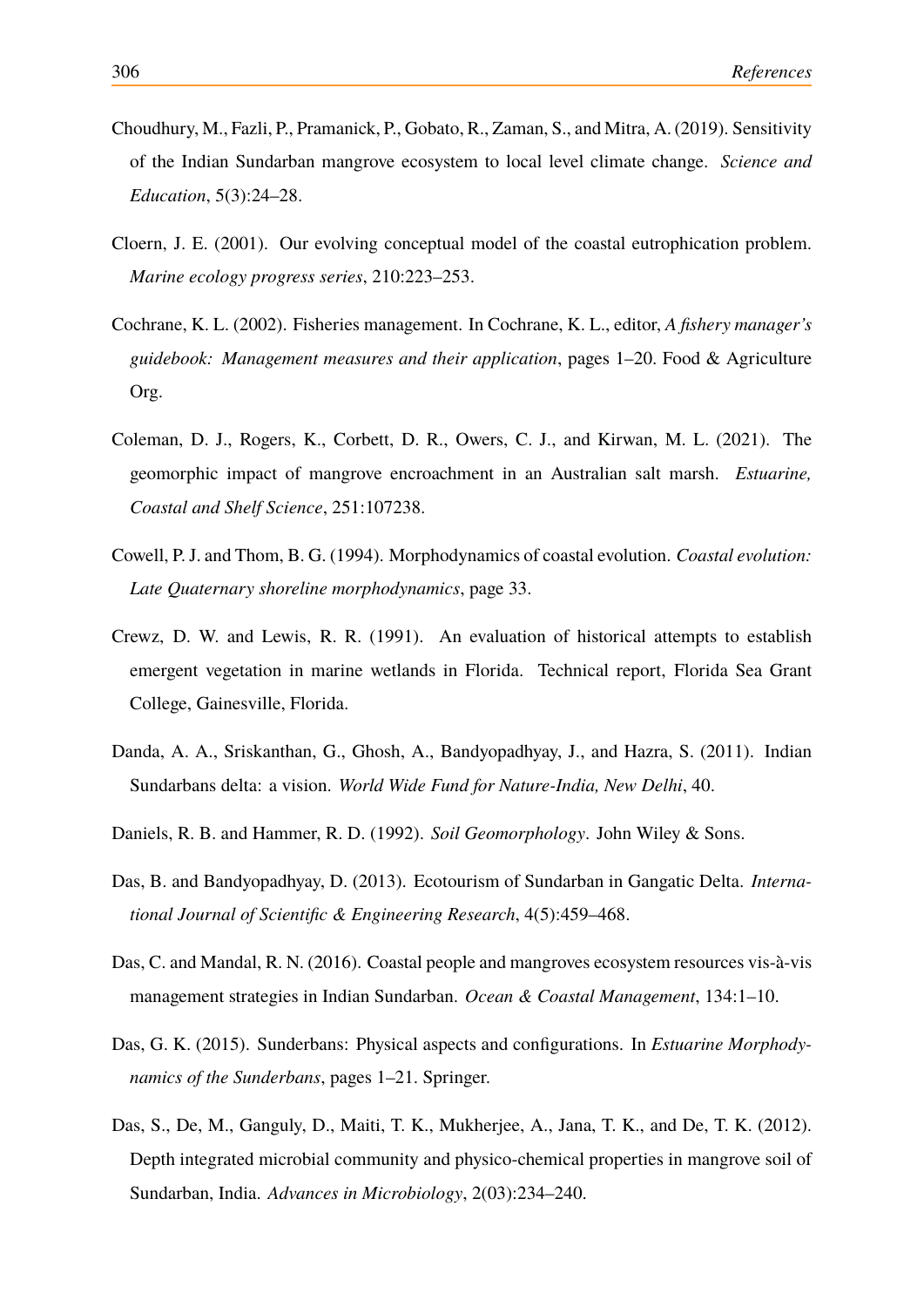- DasGupta, R. and Shaw, R. (2013). Cumulative impacts of human interventions and climate change on mangrove ecosystems of south and southeast Asia: an overview. *Journal of Ecosystems*, 2013.
- DasGupta, R., Shaw, R., and Basu, M. (2019). Implication and management of coastal salinity for sustainable community livelihood: Case study from the Indian Sundarban Delta. In *Coastal Management*, pages 251–269. Elsevier.
- Dasgupta, S., Sobhan, I., and Wheeler, D. (2017). The impact of climate change and aquatic salinization on mangrove species in the Bangladesh Sundarbans. *Ambio*, 46(6):680–694.
- Datta, D., Chattopadhyay, R., and Guha, P. (2012). Community based mangrove management: A review on status and sustainability. *Journal of environmental management*, 107:84–95.
- Datta, D. and Deb, S. (2012). Analysis of coastal land use/land cover changes in the Indian Sunderbans using remotely sensed data. *Geo-spatial information science*, 15(4):241–250.
- Datta, D. and Deb, S. (2017). Forest structure and soil properties of mangrove ecosystems under different management scenarios: Experiences from the intensely humanized landscape of Indian Sunderbans. *Ocean & Coastal Management*, 140:22–33.
- Davis, D. A. and Lovell, C. R. (2012). Specificity of salt marsh diazotrophs for vegetation zones and plant hosts: results from a North American marsh. *Frontiers in microbiology*, 3:84.
- Dhara, S. and Paul, A. K. (2016). Embankment breaching and its impact on local community in Indian Sundarban: A case study of some blocks of south west Sundarban. *IJISET*, 3(2):23–32.
- Dias, M. P., Lecoq, M., Moniz, F., and Rabaça, J. E. (2014). Can human-made saltpans represent an alternative habitat for shorebirds? implications for a predictable loss of estuarine sediment flats. *Environmental management*, 53(1):163–171.
- Dodd, N., Blondeaux, P., Calvete, D., De Swart, H. E., Falqués, A., Hulscher, S. J., Różyński, G., and Vittori, G. (2003). Understanding coastal morphodynamics using stability methods. *Journal of coastal research*, pages 849–865.
- Döll, P., Kaspar, F., and Lehner, B. (2003). A global hydrological model for deriving water availability indicators: model tuning and validation. *Journal of Hydrology*, 270(1-2):105– 134.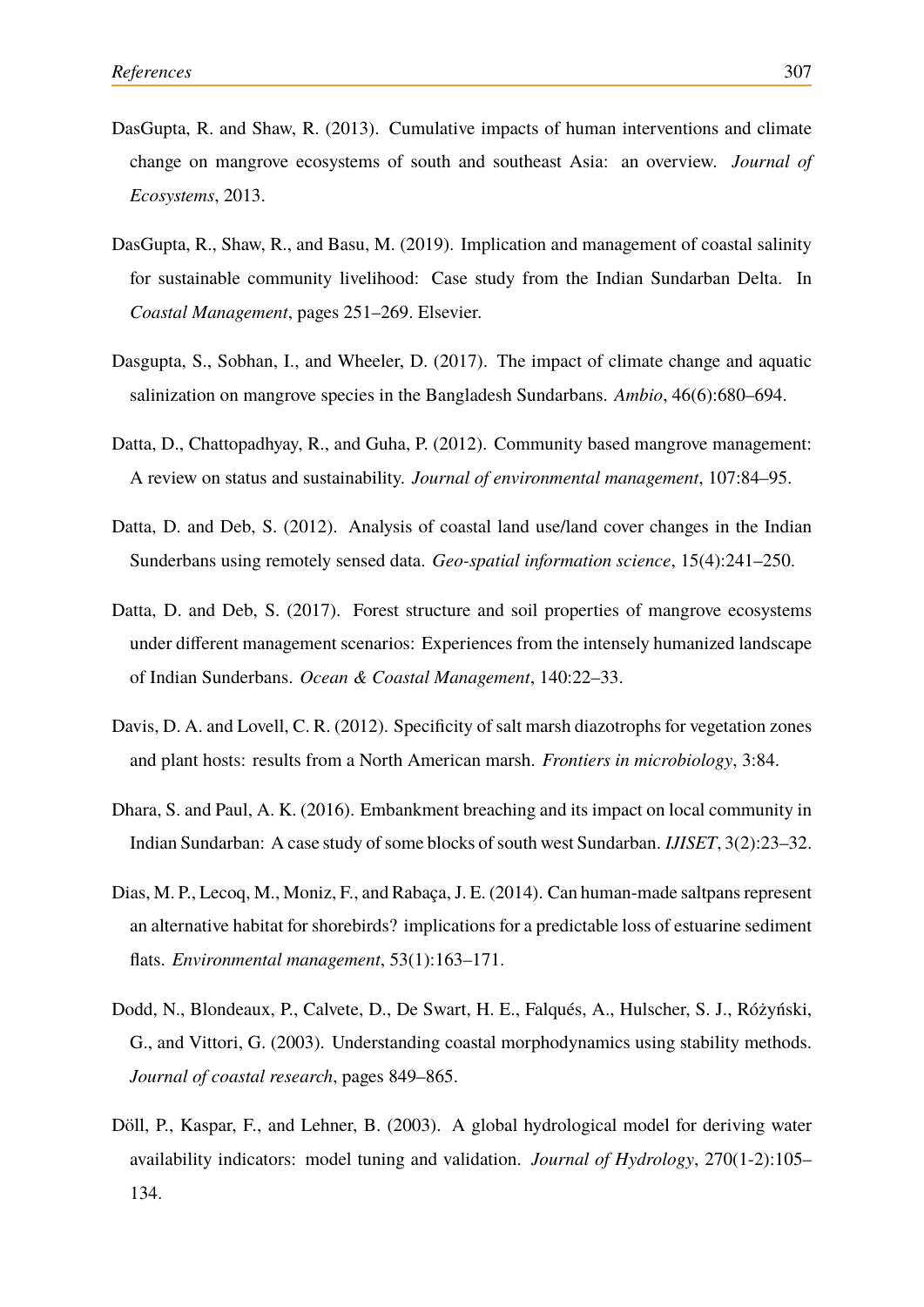- Donato, D. C., Kauffman, J. B., Murdiyarso, D., Kurnianto, S., Stidham, M., and Kanninen, M. (2011). Mangroves among the most carbon-rich forests in the tropics. *Nature geoscience*, 4(5):293–297.
- Donnelly, C., Kraus, N., and Larson, M. (2006). State of knowledge on measurement and modeling of coastal overwash. *Journal of coastal research*, 22(4 (224)):965–991.
- Donohue, R., Roderick, M., and McVicar, T. R. (2007). On the importance of including vegetation dynamics in Budyko's hydrological model. *Hydrology and Earth System Sciences*, 11(2):983–995.
- Dubey, S. K., Trivedi, R. K., Chand, B. K., Mandal, B., and Rout, S. K. (2017). Farmers' perceptions of climate change, impacts on freshwater aquaculture and adaptation strategies in climatic change hotspots: A case of the Indian Sundarban delta. *Environmental Development*, 21:38–51.
- Dyer, K., Christie, M., and Wright, E. (2000). The classification of intertidal mudflats. *Continental Shelf Research*, 20(10-11):1039–1060.
- Dyer, K. R. (1995). Sediment transport processes in estuaries. In *Developments in Sedimentology*, volume 53, pages 423–449. Elsevier.
- Ekka, A. and Pandit, A. (2012). Willingness to pay for restoration of natural ecosystem: A study of Sundarban mangroves by contingent valuation approach. *Indian Journal of Agricultural Economics*, 67(902-2016-67835).
- Ellison, A. M. (2000). Mangrove restoration: do we know enough? *Restoration ecology*, 8(3):219–229.
- Erwin, K. L. (2009). Wetlands and global climate change: the role of wetland restoration in a changing world. *Wetlands Ecology and management*, 17(1):71.
- Escapa, M., Perillo, G. M., and Iribarne, O. (2015). Biogeomorphically driven salt pan formation in Sarcocornia-dominated salt-marshes. *Geomorphology*, 228:147–157.
- Fan, D. (2012). Open-coast tidal flats. In Davis Jr, R. A. and Dalrymple, R. W., editors, *Principles of tidal sedimentology*, pages 187–229. Springer.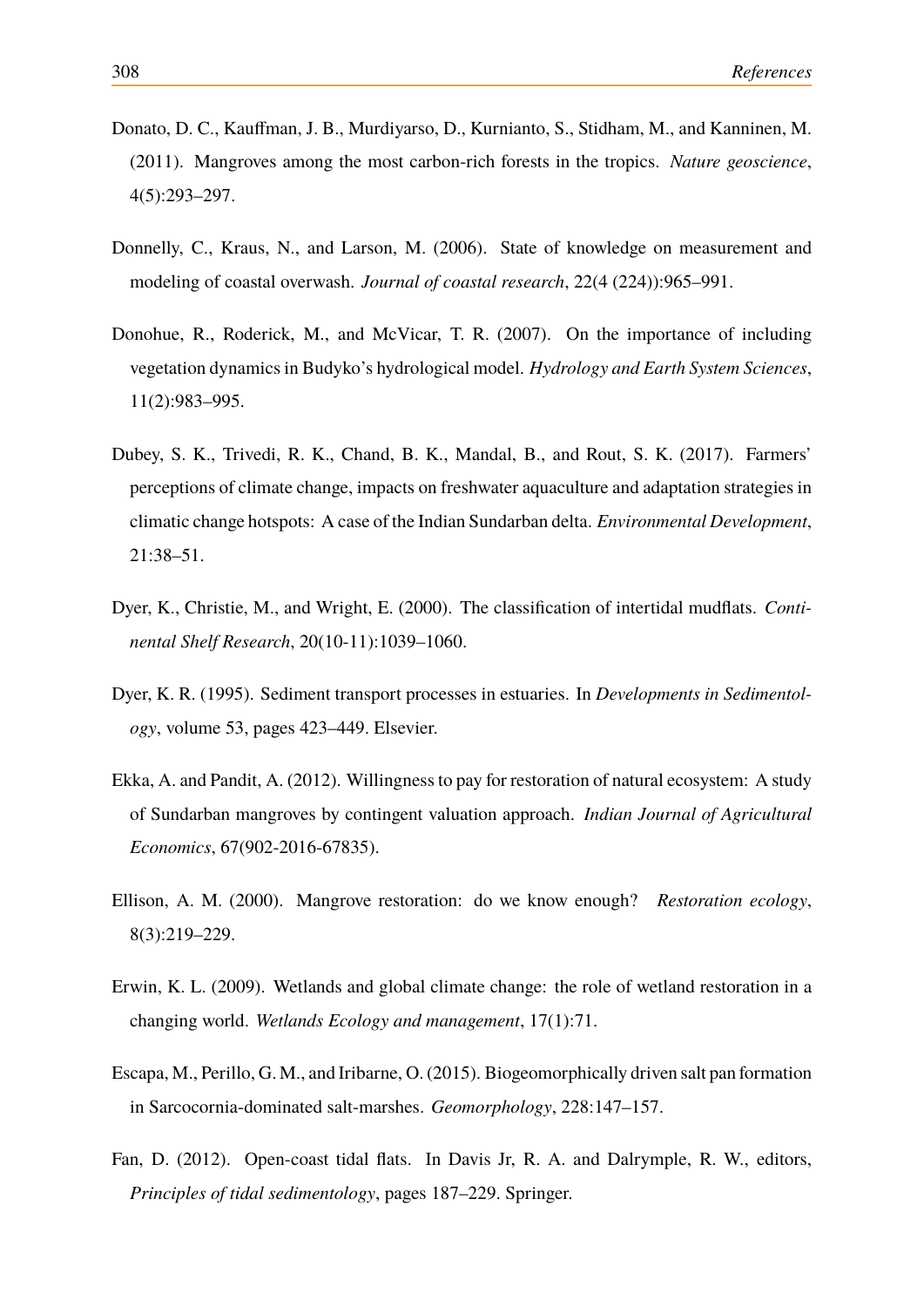- Field, C. D. (1995). Impact of expected climate change on mangroves. In *Asia-Pacific Symposium on Mangrove Ecosystems*, pages 75–81. Springer.
- Figlus, J., Kobayashi, N., Gralher, C., and Iranzo, V. (2011). Wave overtopping and overwash of dunes. *Journal of Waterway, Port, Coastal, and Ocean Engineering*, 137(1):26–33.
- Folland, C. K., Karl, T. R., and Jim Salinger, M. (2002). Observed climate variability and change. *Weather*, 57(8):269–278.
- Furukawa, K. and Wolanski, E. (1996). Sedimentation in mangrove forests. *Mangroves and salt marshes*, 1(1):3–10.
- Gambolati, G., Giunta, G., Putti, M., Teatini, P., Tomasi, L., Betti, I., Morelli, M., Berlamont, J., De Backer, K., Decouttere, C., Monbaliu, J., Yu, C. S., Brøker, I., Christensen, E. D., Elfrink, B., Dante, A., and Gonella, M. (1998). Coastal evolution of the Upper Adriatic Sea due to sea level rise and natural and anthropic land subsidence. In Gambolati, G., editor, *CENAS: Coastline Evolution of the Upper Adriatic Sea due to Sea Level Rise and Natural and Anthropogenic Land Subsidence*, pages 1–34. Springer Netherlands, Dordrecht.
- Ganguly, D., Mukhopadhyay, A., Pandey, R. K., and Mitra, D. (2006). Geomorphological study of Sundarban deltaic estuary. *Journal of the Indian Society of Remote Sensing*, 34(4):431–435.
- Gao, S. (2019). Geomorphology and sedimentology of tidal flats. In Perillo, G. M. E., Wolanski, E., Cahoon, D. R., and Hopkinson, C. S., editors, *Coastal Wetlands*, pages 359–381. Elsevier.
- Gayen, A. and Zaman, A. (2013). Groundwater development and sustainable management in the delta front area of Sundarban islands. *International Journal of Emerging Technology and Advanced Engineering*, 3(11):606–611.
- Ghatak, S. and Sen, G. (2010). Morphological modeling within Hoogly estuary, Indian Sunderbans: A framework for coastal zone management. In Ghatak, S., Malaviya, V. P., and Venkatraman, N. V., editors, *IGCP 582 Tropical Rivers: Hydro-physical processes, Impacts, Hazards and Management*, pages 5–13. International Geoscience Programme.
- Ghosh, A. (2018). Spatiotemporal changes of geomorphic environment in the Muriganga– Saptamukhi estuarine interfluve of Indian Sundarban in the context of climate change: a case study. *Environment, Development and Sustainability*, 20(3):1153–1172.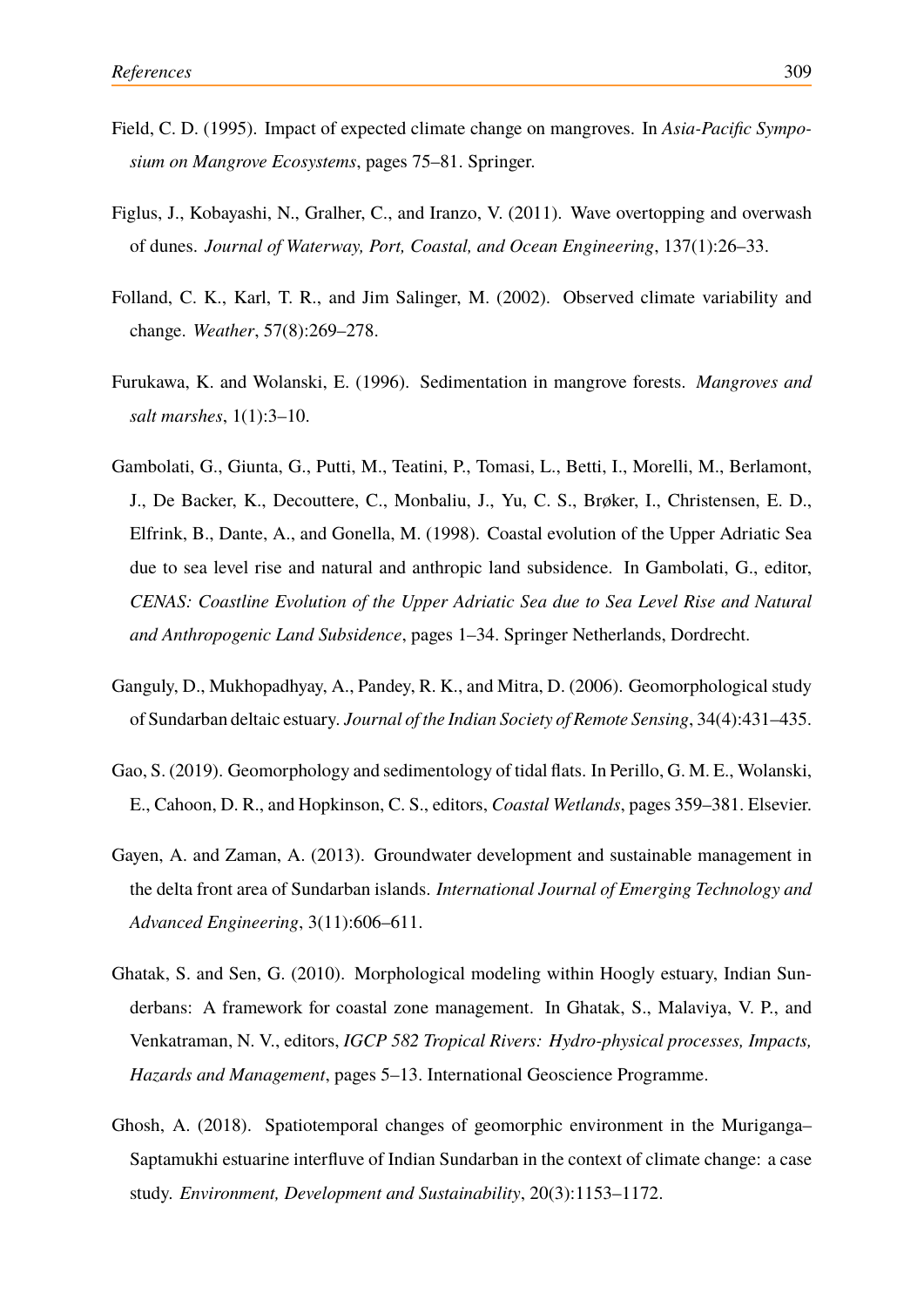- Ghosh, A., Mukherjee, S., Sen, N., Dasgupta, M., and Naskar, K. (2002). Check-list of mangroves and mangrove associated species in the Indian Sundarbans. *Seshaiyana*, 10(2):211–24.
- Ghosh, A. and Mukhopadhyay, S. (2016). Quantitative study on shoreline changes and erosion hazard assessment: case study in Muriganga–Saptamukhi interfluve, Sundarban, India. *Modeling Earth Systems and Environment*, 2(2):75.
- Ghosh, A., Schmidt, S., Fickert, T., and Nüsser, M. (2015). The Indian Sundarban mangrove forests: history, utilization, conservation strategies and local perception. *Diversity*, 7(2):149– 169.
- Ghosh, S. and Mistri, B. (2020a). Drainage induced waterlogging problem and its impact on farming system: a study in Gosaba Island, Sundarban, India. *Spatial Information Research*, 28(6):709–721.
- Ghosh, S. and Mistri, B. (2020b). Spatio-temporal change of drainage network at human-nature interface and its future implication to the estuarine environment in Gosaba Island, Sundarban, India. *Geography, Environment, Sustainability*, 13(4):148–158.
- Gilman, E., Ellison, J., and Coleman, R. (2007). Assessment of mangrove response to projected relative sea-level rise and recent historical reconstruction of shoreline position. *Environmental monitoring and assessment*, 124(1):105–130.
- Goodale, C. L., Apps, M. J., Birdsey, R. A., Field, C. B., Heath, L. S., Houghton, R. A., Jenkins, J. C., Kohlmaier, G. H., Kurz, W., Liu, S., Nabuurs, G.-J., Nilsson, S., and Shvidenko, A. Z. (2002). Forest carbon sinks in the northern hemisphere. *Ecological Applications*, 12(3):891–899.
- Goodbred Jr, S. and Kuehl, S. A. (2000a). The significance of large sediment supply, active tectonism, and eustasy on margin sequence development: Late Quaternary stratigraphy and evolution of the Ganges–Brahmaputra delta. *Sedimentary Geology*, 133(3-4):227–248.
- Goodbred Jr, S. L. (2003). Response of the Ganges dispersal system to climate change: a source-to-sink view since the last interstade. *Sedimentary Geology*, 162(1-2):83–104.
- Goodbred Jr, S. L. and Kuehl, S. A. (2000b). Enormous Ganges-Brahmaputra sediment discharge during strengthened early Holocene monsoon. *Geology*, 28(12):1083–1086.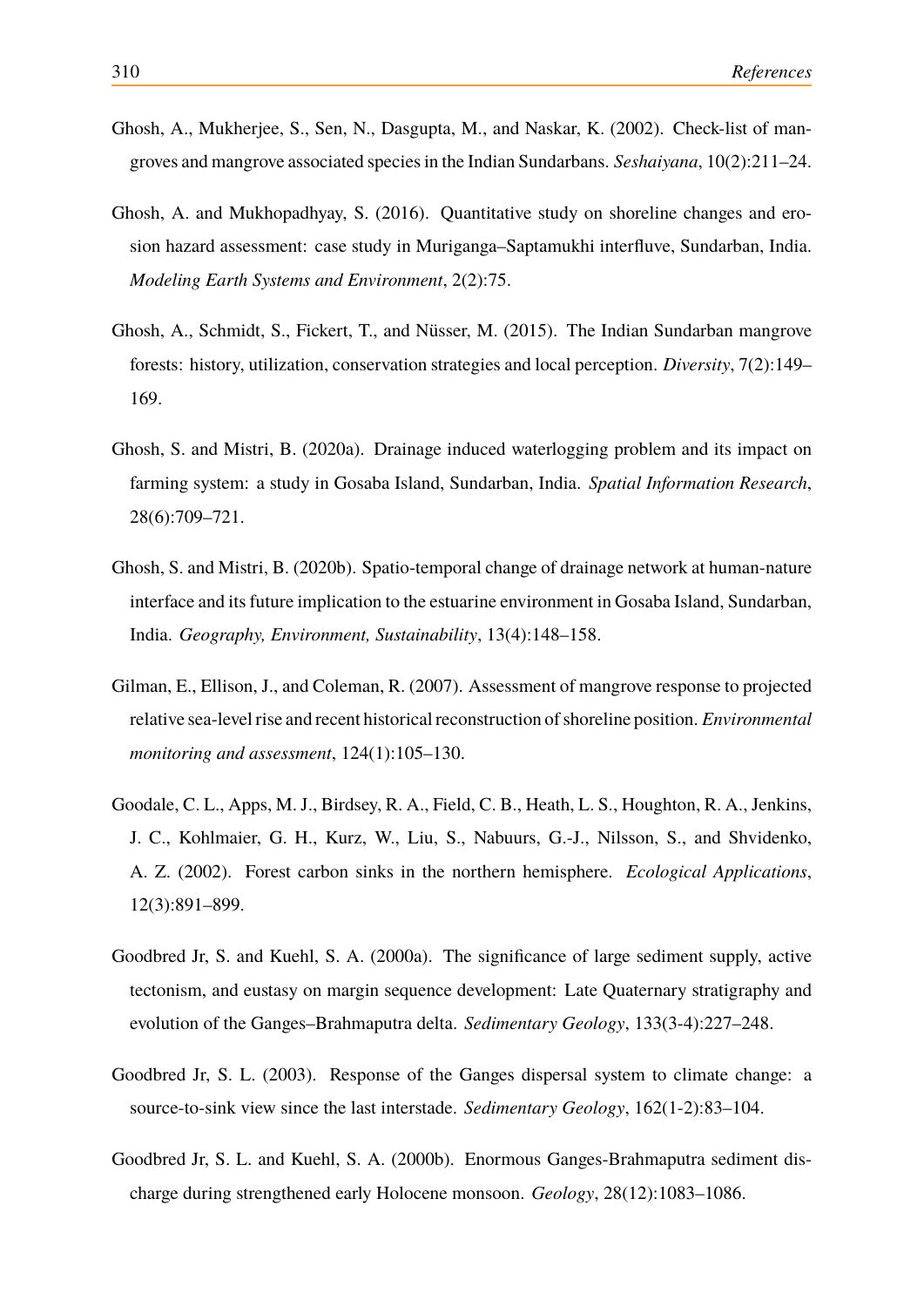- Gopal, B. (2014). Mangroves are wetlands, not forests: Some implications for their management. In Faridah-Hanum, I., Latiff, A., Hakeem, K. R., and Ozturk, M., editors, *Mangrove Ecosystems of Asia*, pages 439–453. Springer.
- Gopal, B. and Chauhan, M. (2006). Biodiversity and its conservation in the Sundarban mangrove ecosystem. *Aquatic Sciences*, 68(3):338–354.
- Guha, P., Aitch, P., and Bhandari, G. (2015). Climate change and its impact on the ecological system of the Indian Sundarban region. *Clim Change*, 1(4):432–438.
- Guisado-Pintado, E., Jackson, D.W., and Delgado-Fernandez, I. (2020). Coastal morphodynamics: nearshore, beach and dunes. *Earth Surface Processes and Landforms*, 45(5):1315–1317.
- Habiba, U., Abedin, M. A., Shaw, R., and Hassan, A. W. R. (2014). Salinity-induced livelihood stress in coastal region of Bangladesh. In Abedin, M. A., Habiba, U., and Shaw, R., editors, *Water insecurity: A social dilemma*. Emerald Group Publishing Limited.
- Haque, M. (2003). How fishers' endeavors and information help in managing the fisheries resources of the Sundarban mangrove forest of Bangladesh. In Haggan, N., C, B., and L, W., editors, *Putting Fishers' Knowledge to Work*, volume 11 of *Fisheries Center Research Reports*, pages 433–438. Citeseer.
- Hartig, E. K., Gornitz, V., Kolker, A., Mushacke, F., and Fallon, D. (2002). Anthropogenic and climate-change impacts on salt marshes of Jamaica Bay, New York City. *Wetlands*, 22(1):71–89.
- Hazra, S., Ghosh, T., DasGupta, R., and Sen, G. (2002). Sea level and associated changes in the Sundarbans. *Science and Culture*, 68(9/12):309–321.
- Hossain, M., Nayeem, A. A., and Majumder, D. A. K. (2017). Bio-economic modeling for coastal mangrove forest restoration. In *Proceedings of International Conference on Disaster Risk Mitigation, Dhaka, Bangladesh*.
- Hossain, M. I., Nabi, M. R., Ansari, M. N. A., Latif, A., Mahmud, M. R., and Islam, M. S. (2016). Ecosystem services of the world largest mangrove forest Sundarban in Bangladesh. *International Journal of Innovation and Scientific Research*, 27(1):9–15.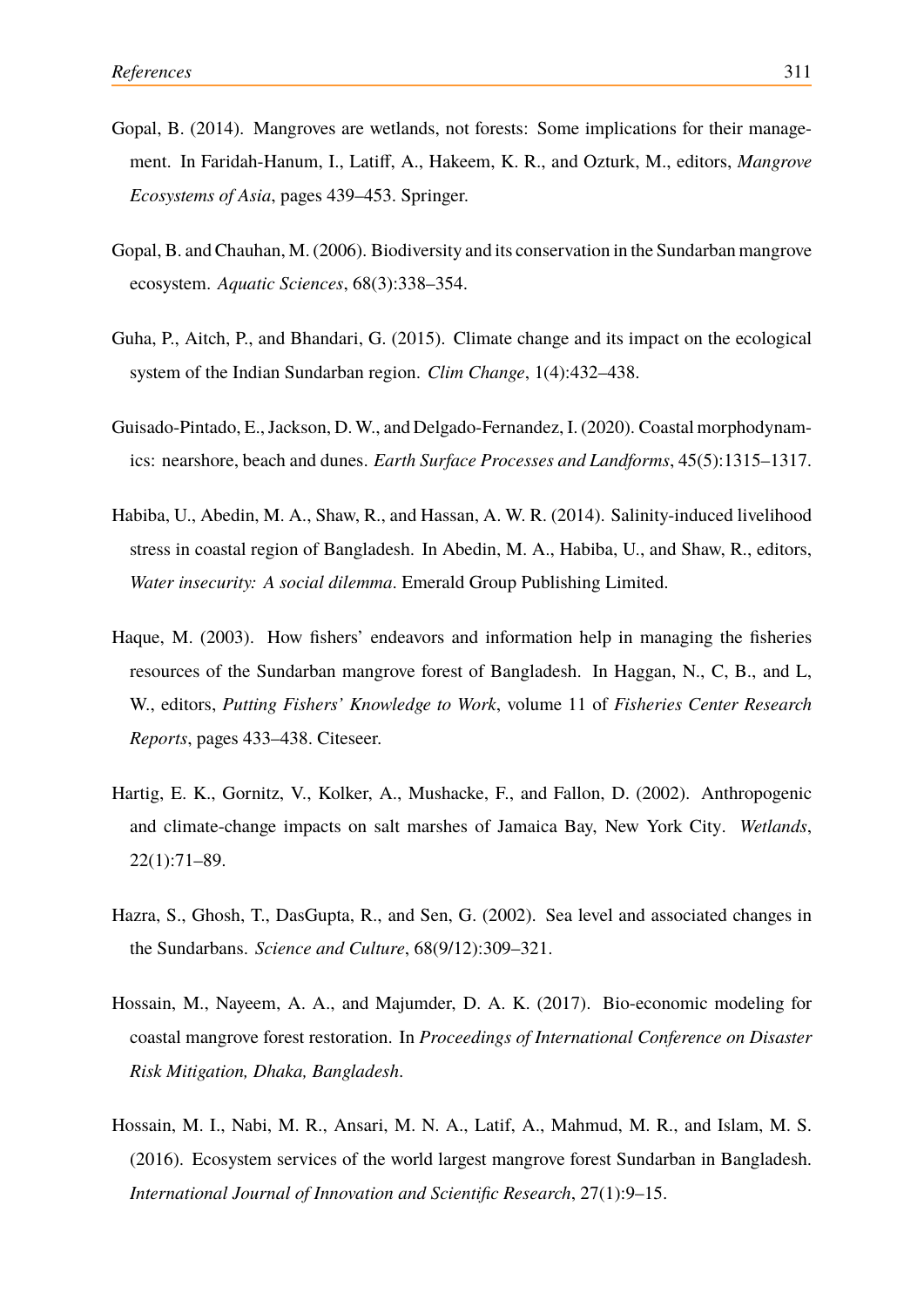- Hu, Z., Wang, Z. B., Zitman, T. J., Stive, M. J., and Bouma, T. J. (2015). Predicting long-term and short-term tidal flat morphodynamics using a dynamic equilibrium theory. *Journal of Geophysical Research: Earth Surface*, 120(9):1803–1823.
- Hussain, Z. and Acharya, G. (1994). *Mangroves of the Sundarbans. Volume two: Bangladesh*. International Union for Conservation of Nature and Natural Resources (IUCN).
- Iftekhar, M. (2008). An overview of mangrove management strategies in three South Asian countries: Bangladesh, India and Sri Lanka. *International Forestry Review*, 10(1):38–51.
- Iftekhar, M. S. and Islam, M. R. (2004). Managing mangroves in Bangladesh: A strategy analysis. *Journal of Coastal Conservation*, 10(1):139–146.
- Islam, M. S. and Tooley, M. (1999). Coastal and sea-level changes during the Holocene in Bangladesh. *Quaternary International*, 55(1):61–75.
- Islam, M. S. and Wahab, M. A. (2005). A review on the present status and management of mangrove wetland habitat resources in Bangladesh with emphasis on mangrove fisheries and aquaculture. *Aquatic biodiversity II*, pages 165–190.
- Islam, S. N. and Gnauck, A. (2008). Mangrove wetland ecosystems in Ganges-Brahmaputra delta in Bangladesh. *Frontiers of Earth Science in China*, 2(4):439–448.
- Jackson, D., Cooper, J., and Del Rio, L. (2005). Geological control of beach morphodynamic state. *Marine Geology*, 216(4):297–314.
- Jalais, A. (2004). *People and tigers: an anthropological study of the Sundarbans of West Bengal, India*. PhD thesis, University of London.
- Jalais, A. (2014). *Forest of tigers: people, politics and environment in the Sundarbans*. Routledge.
- Jana, A., Maiti, S., and Biswas, A. (2017). Appraisal of long-term shoreline oscillations from a part of coastal zones of Sundarban delta, Eastern India: A study based on geospatial technology. *Spatial Information Research*, 25(5):713–723.
- Jardine, S. L. and Siikamäki, J. V. (2014). A global predictive model of carbon in mangrove soils. *Environmental Research Letters*, 9(10):104013.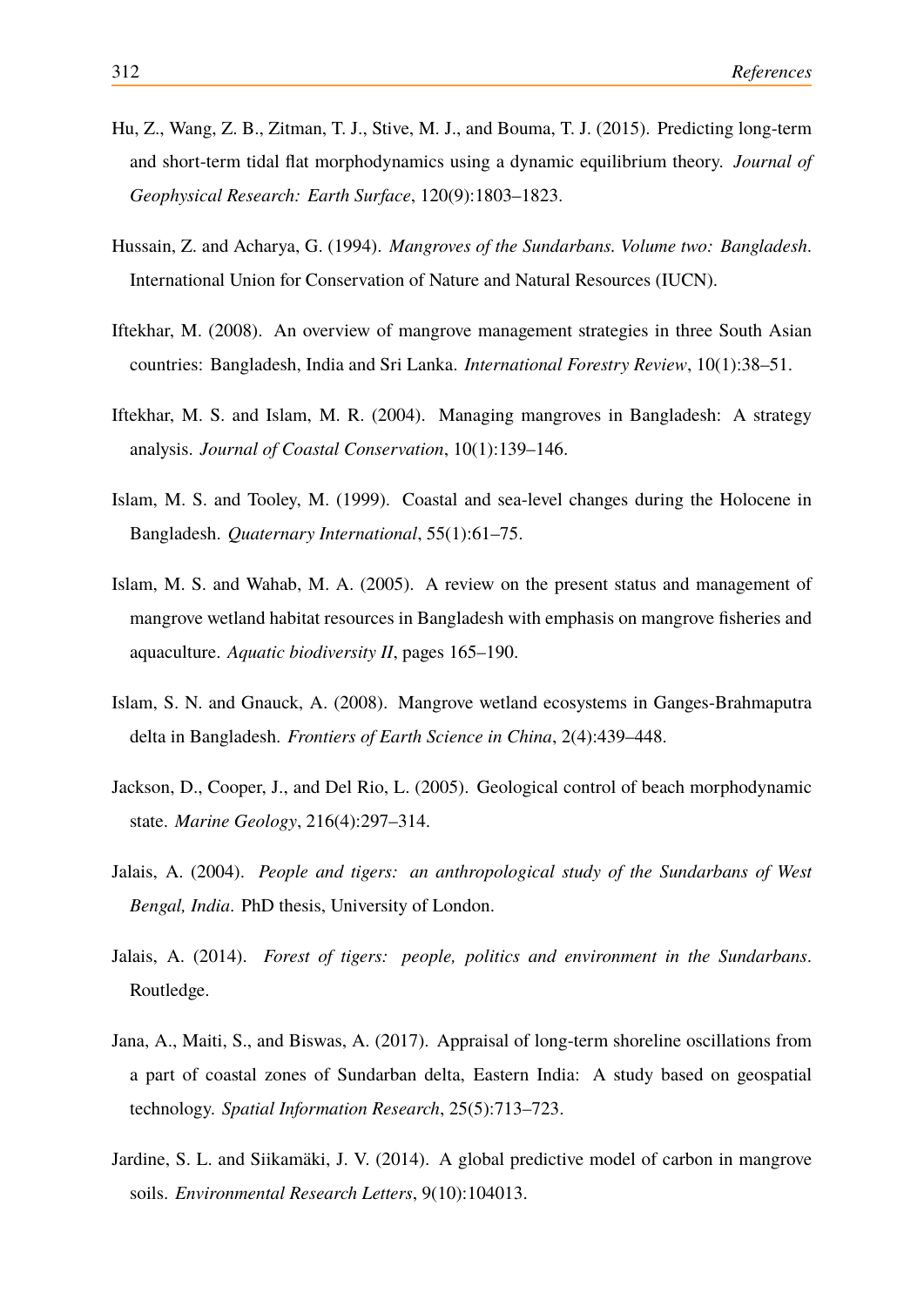- Jayanthi, M. et al. (2010). Status of mangroves in relation to brackishwater aquaculture development in Tamil Nadu, India. Technical report, Central Institute of Brackishwater Aquaculture.
- Jones, T. G., Ratsimba, H. R., Ravaoarinorotsihoarana, L., Cripps, G., and Bey, A. (2014). Ecological variability and carbon stock estimates of mangrove ecosystems in northwestern Madagascar. *Forests*, 5(1):177–205.
- Kamruzzaman, M., Ahmed, S., and Osawa, A. (2017). Biomass and net primary productivity of mangrove communities along the Oligohaline zone of Sundarbans, Bangladesh. *Forest Ecosystems*, 4(1):1–9.
- Kathiresan, K. and Bingham, B. L. (2001). Biology of mangroves and mangrove ecosystems. *Advances in Marine Biology*, 40:81–251.
- Khan, M. N. I., Suwa, R., and Hagihara, A. (2007). Carbon and nitrogen pools in a mangrove stand of Kandelia obovata (S., L.) Yong: vertical distribution in the soil–vegetation system. *Wetlands Ecology and Management*, 15(2):141–153.
- Khanom, S., Shah, M. A. R., and Chaudhary, A. (2011). Towards ecotourism: issues of current tourism practices in the Sundarban mangrove forest, Bangladesh. In *Peace, Environment and Tourism Conference*, pages 1–8.
- Kim, D., Bartholdy, J., Jung, S., and Cairns, D. M. (2011). Salt marshes as potential indicators of global climate change. *Geography Compass*, 5(5):219–236.
- Kirwan, M. L. and Mudd, S. M. (2012). Response of salt-marsh carbon accumulation to climate change. *Nature*, 489(7417):550–553.
- Komiyama, A., Havanond, S., Srisawatt, W., Mochida, Y., Fujimoto, K., Ohnishi, T., Ishihara, S., and Miyagi, T. (2000). Top/root biomass ratio of a secondary mangrove (Ceriops tagal (Perr.) CB Rob.) forest. *Forest Ecology and Management*, 139(1-3):127–134.
- Komiyama, A., Ong, J. E., and Poungparn, S. (2008). Allometry, biomass, and productivity of mangrove forests: A review. *Aquatic botany*, 89(2):128–137.
- Komiyama, A., Poungparn, S., and Kato, S. (2005). Common allometric equations for estimating the tree weight of mangroves. *Journal of tropical ecology*, pages 471–477.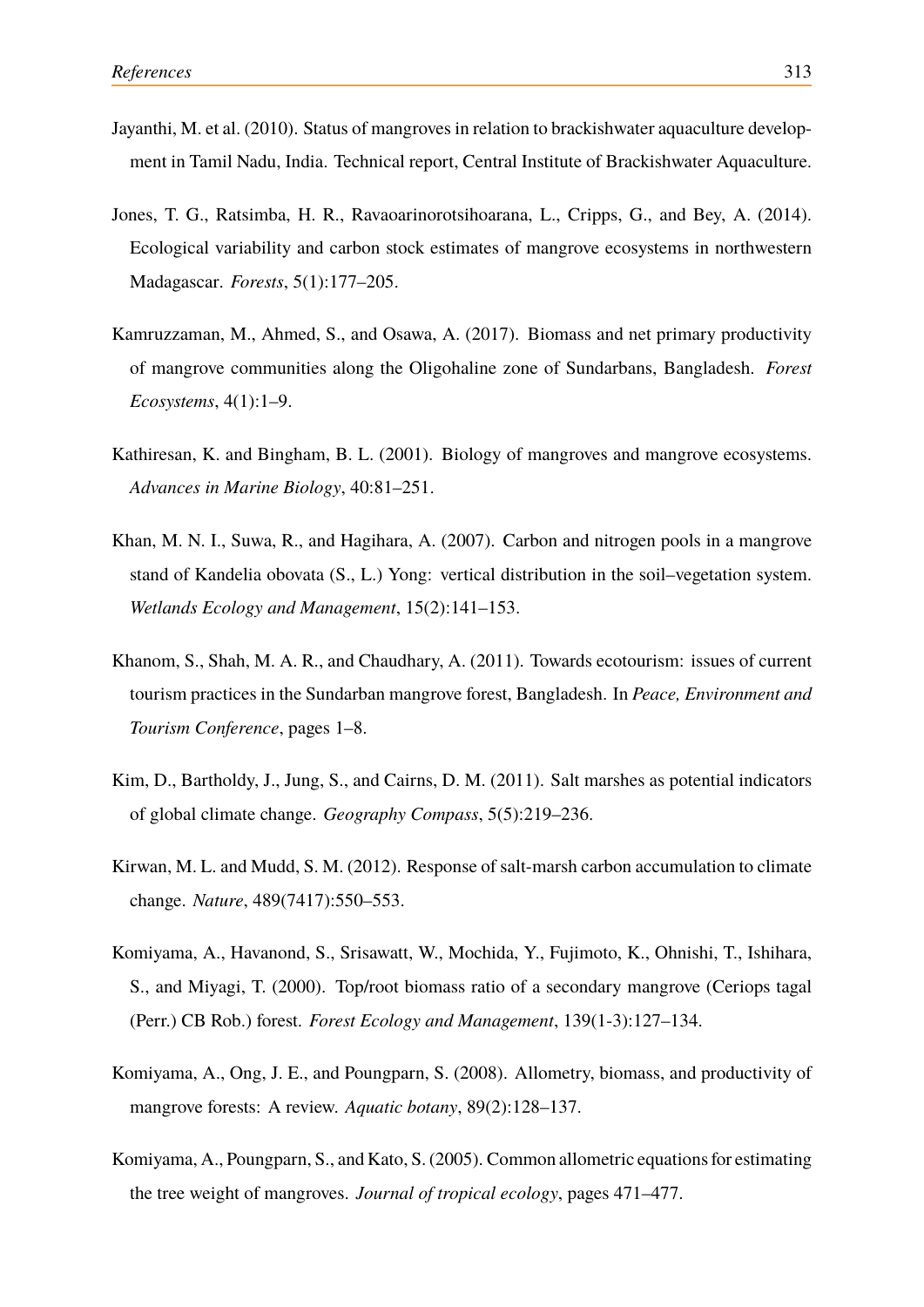- Krauss, K. W., McKee, K. L., Lovelock, C. E., Cahoon, D. R., Saintilan, N., Reef, R., and Chen, L. (2014). How mangrove forests adjust to rising sea level. *New Phytologist*, 202(1):19–34.
- Kruskal, W. H. and Wallis, W. A. (1952). Use of ranks in one-criterion variance analysis. *Journal of the American Statistical Association*, 47(260):583–621.
- Lee, S. Y., Primavera, J. H., Dahdouh-Guebas, F., McKee, K., Bosire, J. O., Cannicci, S., Diele, K., Fromard, F., Koedam, N., Marchand, C., et al. (2014). Ecological role and services of tropical mangrove ecosystems: a reassessment. *Global ecology and biogeography*, 23(7):726–743.
- Lercari, D. and Defeo, O. (2006). Large-scale diversity and abundance trends in sandy beach macrofauna along full gradients of salinity and morphodynamics. *Estuarine, Coastal and Shelf Science*, 68(1-2):27–35.
- Levene, H. (1960). Robust tests for equality of variances. In Olkin, I., editor, *Contributions to Probability and Statistics: Essays in honor of Harold Hotelling*, pages 278–292. Stanford University Press.
- Lewis III, R. R. (2005). Ecological engineering for successful management and restoration of mangrove forests. *Ecological engineering*, 24(4):403–418.
- Liu, L., Ji, M., and Buchroithner, M. (2018). A case study of the forced invariance approach for soil salinity estimation in vegetation-covered terrain using airborne hyperspectral imagery. *ISPRS International Journal of Geo-Information*, 7(2):48.
- Lloret, J., Marín, A., and Marín-Guirao, L. (2008). Is coastal lagoon eutrophication likely to be aggravated by global climate change? *Estuarine, Coastal and Shelf Science*, 78(2):403–412.
- Lovelock, C. E., Ball, M. C., Martin, K. C., and Feller, I. C. (2009). Nutrient enrichment increases mortality of mangroves. *PloS one*, 4(5):e5600.
- Lowenstein, T. K. and Hardie, L. A. (1985). Criteria for the recognition of salt-pan evaporites. *Sedimentology*, 32(5):627–644.
- Lugendo, B. (2016). Mangroves, salt marshes and seagrass beds. In Paula, J., editor, *Regional State of the Coast Report: Western Indian Ocean*. UN.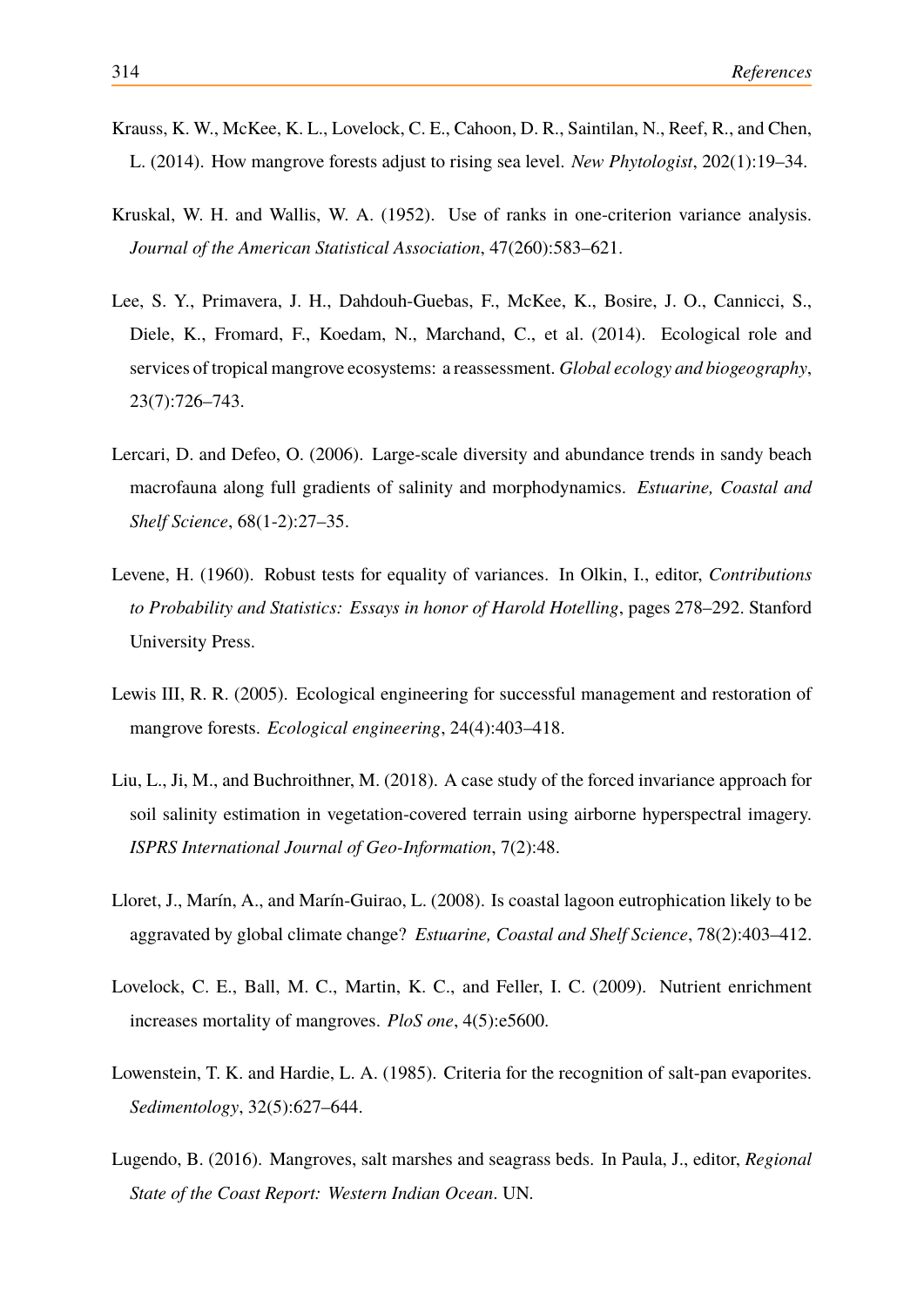- Lüke, A. and Hack, J. (2017). Modelling hydrological ecosystem services–a state of the art model comparison. *Hydrology and Earth System Sciences Discussions*, pages 1–29.
- Machiwa, J. F. and Hallberg, R. O. (2002). An empirical model of the fate of organic carbon in a mangrove forest partly affected by anthropogenic activity. *Ecological Modelling*, 147(1):69– 83.
- Madsen, H. and Jakobsen, F. (2004). Cyclone induced storm surge and flood forecasting in the northern Bay of Bengal. *Coastal Engineering*, 51(4):277–296.
- Mahadevia Ghimire, K. and Vikas, M. (2012). Climate change–impact on the Sundarbans, a case study. *International Scientific Journal: Environmental Science*, 2(1):7–15.
- Mandal, A. K. and Nandi, N. C. (1989). *Fauna of Sundarban mangrove ecosystem, West Bengal, India*, volume 3. Zoological Survey of India.
- Mandal, S., Ray, S., and Ghosh, P. B. (2012). Comparative study of mangrove litter nitrogen cycling to the adjacent estuary through modelling in pristine and reclaimed islands of Sundarban mangrove ecosystem, India. *Procedia Environmental Sciences*, 13:340–362.
- Mandal, S., Ray, S., and Ghosh, P. B. (2013). Impact of mangrove litterfall on nitrogen dynamics of virgin and reclaimed islands of Sundarban mangrove ecosystem, India. *Ecological modelling*, 252:153–166.
- Manna, S., Chaudhuri, K., Bhattacharyya, S., and Bhattacharyya, M. (2010). Dynamics of Sundarban estuarine ecosystem: eutrophication induced threat to mangroves. *Saline systems*, 6(1):1–16.
- Manna, S., Chaudhuri, K., Sarma, K. S., Naskar, P., Bhattacharyya, S., and Bhattacharyya, M. (2012). Interplay of physical, chemical and biological components in estuarine ecosystem with special reference to Sundarbans, India. *Ecological Water Quality– Water Treatment and Reuse*, pages 206–238.
- Marchionni, D., Martinez, G., Del Blanco, M., and Cavayas, F. (2009). Saltpan surface variations analysis with Radarsat-2 data. In *Proc. 4th. Intnal. Workshop on Science and applications of SAR polarimetry and polarimetric interferometry*.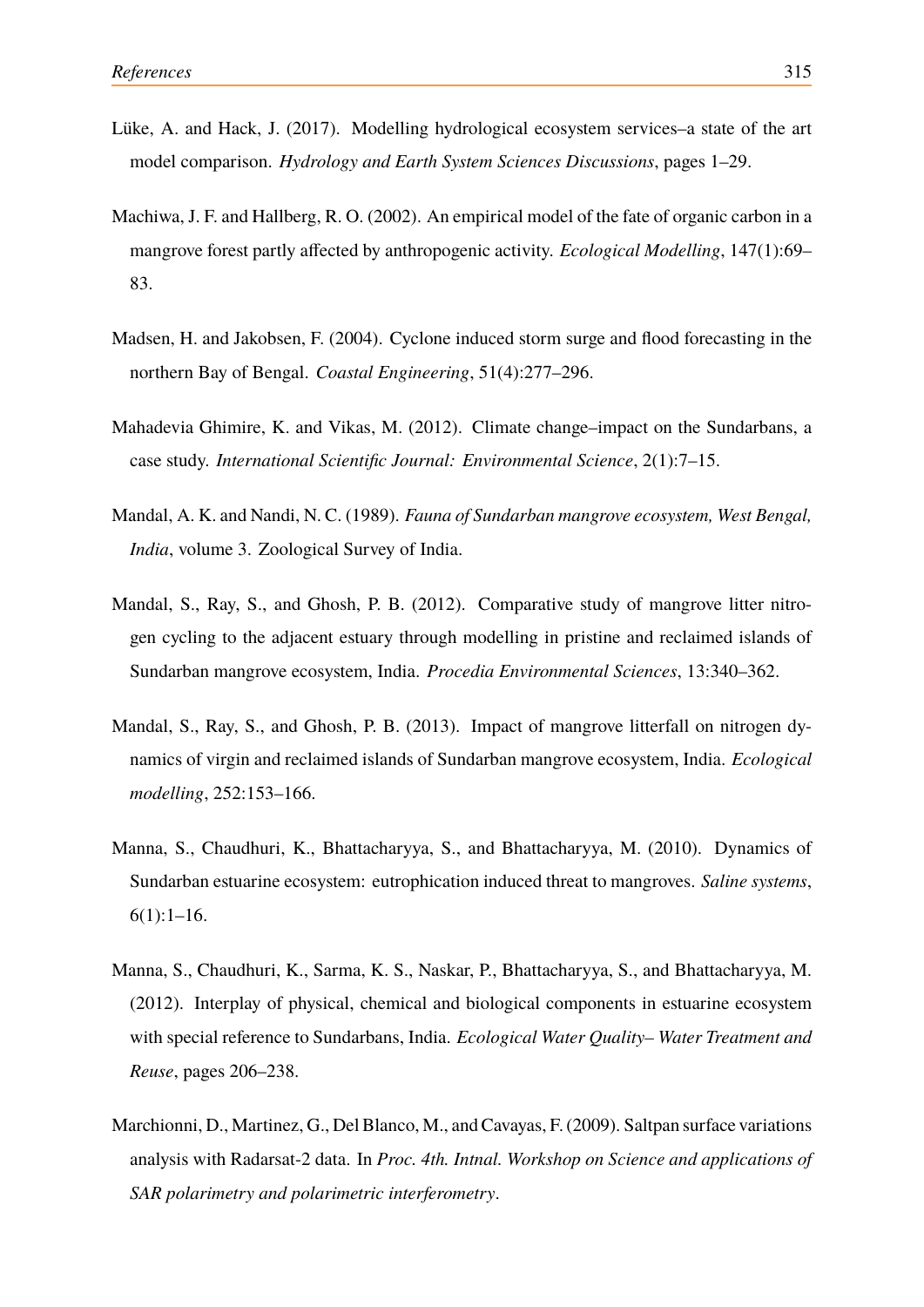- Masselink, G. and Gehrels, R. (2015). *Coastal environments and global change*. John Wiley & Sons.
- Masselink, G., Hughes, M., and Knight, J. (2014). *Introduction to coastal processes and geomorphology*. Routledge.
- Masselink, G. and Short, A. D. (1993). The effect of tide range on beach morphodynamics and morphology: a conceptual beach model. *Journal of coastal research*, pages 785–800.
- Mazda, Y., Wolanski, E., and Ridd, P. (2007). *The role of physical processes in mangrove environments: manual for the preservation and utilization of mangrove ecosystems*. Terrapub.
- McKee, K., Rogers, K., and Saintilan, N. (2012). Response of salt marsh and mangrove wetlands to changes in atmospheric CO2, climate, and sea level. In *Global change and the function and distribution of wetlands*, pages 63–96. Springer.
- McKee, K. L. and Faulkner, P. L. (2000). Restoration of biogeochemical function in mangrove forests. *Restoration Ecology*, 8(3):247–259.
- McKee, K. L. and Vervaeke, W. C. (2018). Will fluctuations in salt marsh–mangrove dominance alter vulnerability of a subtropical wetland to sea-level rise? *Global Change Biology*, 24(3):1224–1238.
- Mcleod, E., Chmura, G. L., Bouillon, S., Salm, R., Björk, M., Duarte, C. M., Lovelock, C. E., Schlesinger, W. H., and Silliman, B. R. (2011). A blueprint for blue carbon: toward an improved understanding of the role of vegetated coastal habitats in sequestering  $CO<sub>2</sub>$ . *Frontiers in Ecology and the Environment*, 9(10):552–560.
- Mengel, M., Levermann, A., Frieler, K., Robinson, A., Marzeion, B., and Winkelmann, R. (2016). Future sea level rise constrained by observations and long-term commitment. *Proceedings of the National Academy of Sciences*, 113(10):2597–2602.
- Metcalfe, S. E. (1993). Evolution of the Pretoria Saltpan– a diatom record spanning a full glacialinterglacial cycle. In *Twelfth International Diatom Symposium*, pages 159–166. Springer.
- Meybeck, M. (1982). Carbon, nitrogen, and phosphorus transport by world rivers. *American Journal of Science*, 282(4):401–450.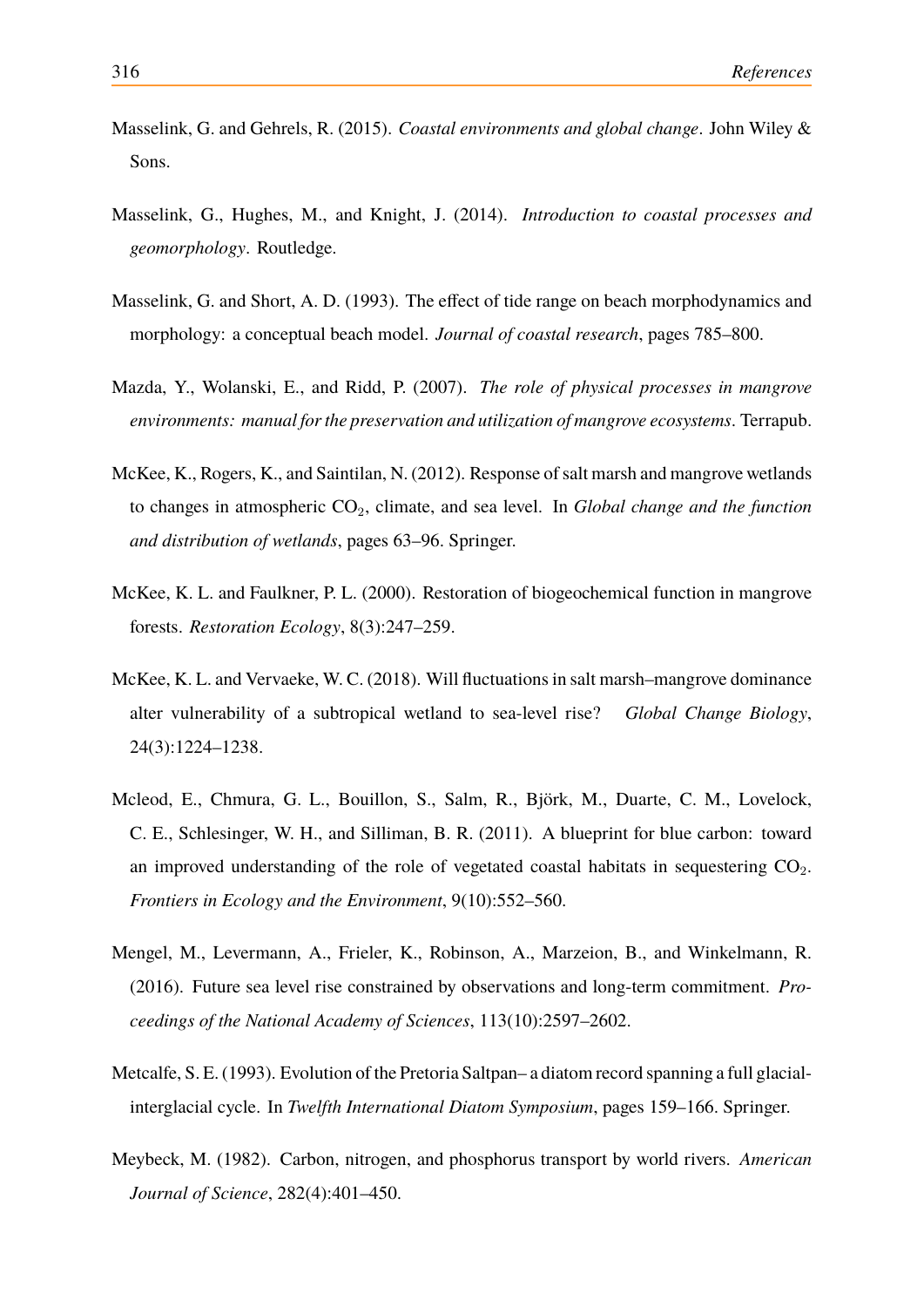- Mistri, A. (2013). Migration and sustainable livelihoods: a study from Sundarban Biosphere Reserve. *Asia Pacific Journal of Social Sciences*, 5(2):76–102.
- Mitra, A. (2018). Salinity: A primary growth driver of mangrove forest. *Sustainable Forestry*,  $1(2):1-9.$
- Mitra, A. (2020). Mangroves: A shield against storms and wave actions. In *Mangrove Forests in India*, pages 33–57. Springer.
- Mitra, A., Chowdhury, R., Sengupta, K., and Banerjee, K. (2010). Impact of salinity on mangroves of Indian Sundarbans. *Jour. Coast. Env*, 1(1):71–82.
- Mitra, A., Dutta, J., Mitra, A., and Thakur, T. (2020). Amphan Supercyclone: A death knell for Indian Sundarbans. *eJournal of Applied Forest Ecology*, 8(1):41–48.
- Mitra, A., Gangopadhyay, A., Dube, A., Schmidt, A. C. K., and Banerjee, K. (2009). Observed changes in water mass properties in the Indian Sundarbans (northwestern Bay of Bengal) during 1980–2007. *Current Science*, 97(10):1445–1452.
- Moffett, K. B., Robinson, D. A., and Gorelick, S. M. (2010). Relationship of salt marsh vegetation zonation to spatial patterns in soil moisture, salinity, and topography. *Ecosystems*, 13(8):1287–1302.
- Mondal, I., Bandyopadhyay, J., Chakrabarti, P., and Santra, D. (2015). Morphodynamic change of Fraserganj and Bakkhali coastal stretch of Indian Sundarban, South 24 Parganas, West Bengal, India. *Int J Remote Sens Appl*, 5:1–10.
- Mukherjee, N., Sutherland, W. J., Dicks, L., Hugé, J., Koedam, N., and Dahdouh-Guebas, F. (2014). Ecosystem service valuations of mangrove ecosystems to inform decision making and future valuation exercises. *PloS one*, 9(9):e107706.
- Mukhopadhyay, S., Biswas, H., De, T., Sen, B., Sen, S., and Jana, T. (2002). Impact of Sundarban mangrove biosphere on the carbon dioxide and methane mixing ratios at the NE coast of Bay of Bengal, India. *Atmospheric Environment*, 36(4):629–638.
- Murray, N. J., Phinn, S. R., DeWitt, M., Ferrari, R., Johnston, R., Lyons, M. B., Clinton, N., Thau, D., and Fuller, R. A. (2019). The global distribution and trajectory of tidal flats. *Nature*, 565(7738):222–225.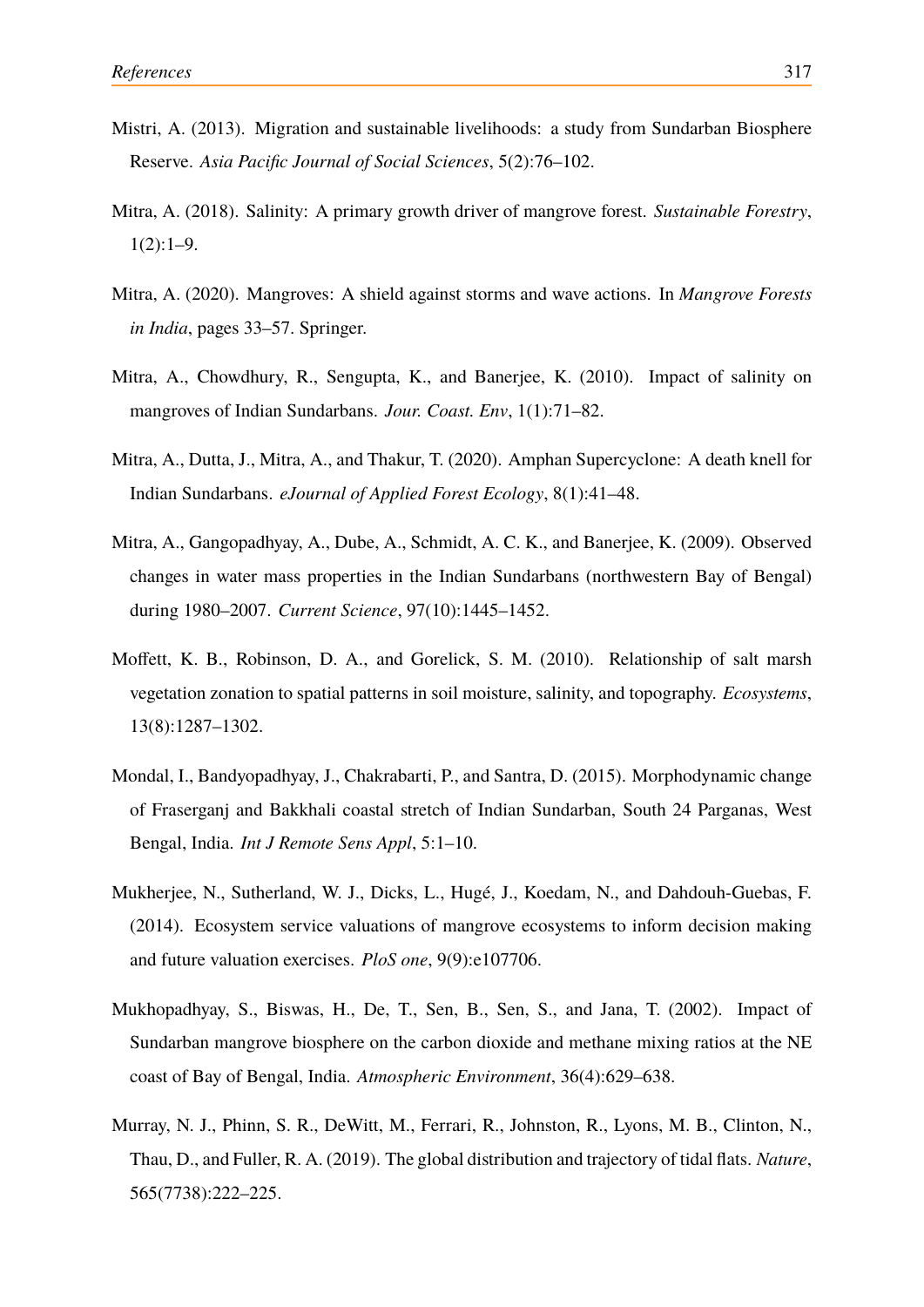- Naha, D., Jhala, Y. V., Qureshi, Q., Roy, M., Sankar, K., and Gopal, R. (2016). Ranging, activity and habitat use by tigers in the mangrove forests of the Sundarban. *PLoS One*, 11(4):e0152119.
- Nakada, S., Yasumoto, J., Taniguchi, M., and Ishitobi, T. (2011). Submarine groundwater discharge and seawater circulation in a subterranean estuary beneath a tidal flat. *Hydrological Processes*, 25(17):2755–2763.
- Naskar, K. (1999). The Sundarbans mangrove forests in India and their ecological stresses. In Bakshi, D. N. G., Sanyal, P., and Naskar, K., editors, *Sundarbans Mangal*, pages 235–250. Naya Prakash.
- Nautiyal, S., Schaldah, R., Raju, K., Kaechele, H., Pritchard, B., and Rao, K. S. (2016). Climate Change Challenge (3C) and social-economic-ecological interface-building— exploring potential adaptation strategies for bio-resource conservation and livelihood development: Epilogue. In *Climate Change Challenge (3C) and Social-Economic-Ecological Interface-Building*, pages 631–639. Springer.
- Neogi, S. B., Dey, M., Lutful Kabir, S. M., Masum, S. J. H., Kopprio, G. A., Yamasaki, S., and Lara, R. J. (2016). Sundarban mangroves: diversity, ecosystem services and climate change impacts. *Asian Journal of Medical and Biological Research*, 2(4):488–507.
- Nicholls, R. J. and Leatherman, S. P. (1996). Adapting to sea-level rise: Relative sea-level trends to 2100 for the United States. *Coastal Management*, 24(4):301–324.
- Oguntunde, P. G. and Abiodun, B. J. (2013). The impact of climate change on the Niger River Basin hydroclimatology, West Africa. *Climate Dynamics*, 40(1-2):81–94.
- Oms, O., Fondevilla, V., Riera, V., Marmi, J., Vicens, E., Estrada, R., Anadón, P., Vila, B., and Galobart, À. (2016). Transitional environments of the lower Maastrichtian South-Pyrenean Basin (Catalonia, Spain): the Fumanya member tidal flat. *Cretaceous Research*, 57:428–442.
- Pal, N., Sufia, Z., Prosenjit, P., and Abhijit, M. (2017). Impact of aquatic salinity on mangrove seedlings: A case study on Heritiera fomes (common name: Sundari). *Biomedical Journal of Scientific & Technical Research (BJSTR)*, 1(4).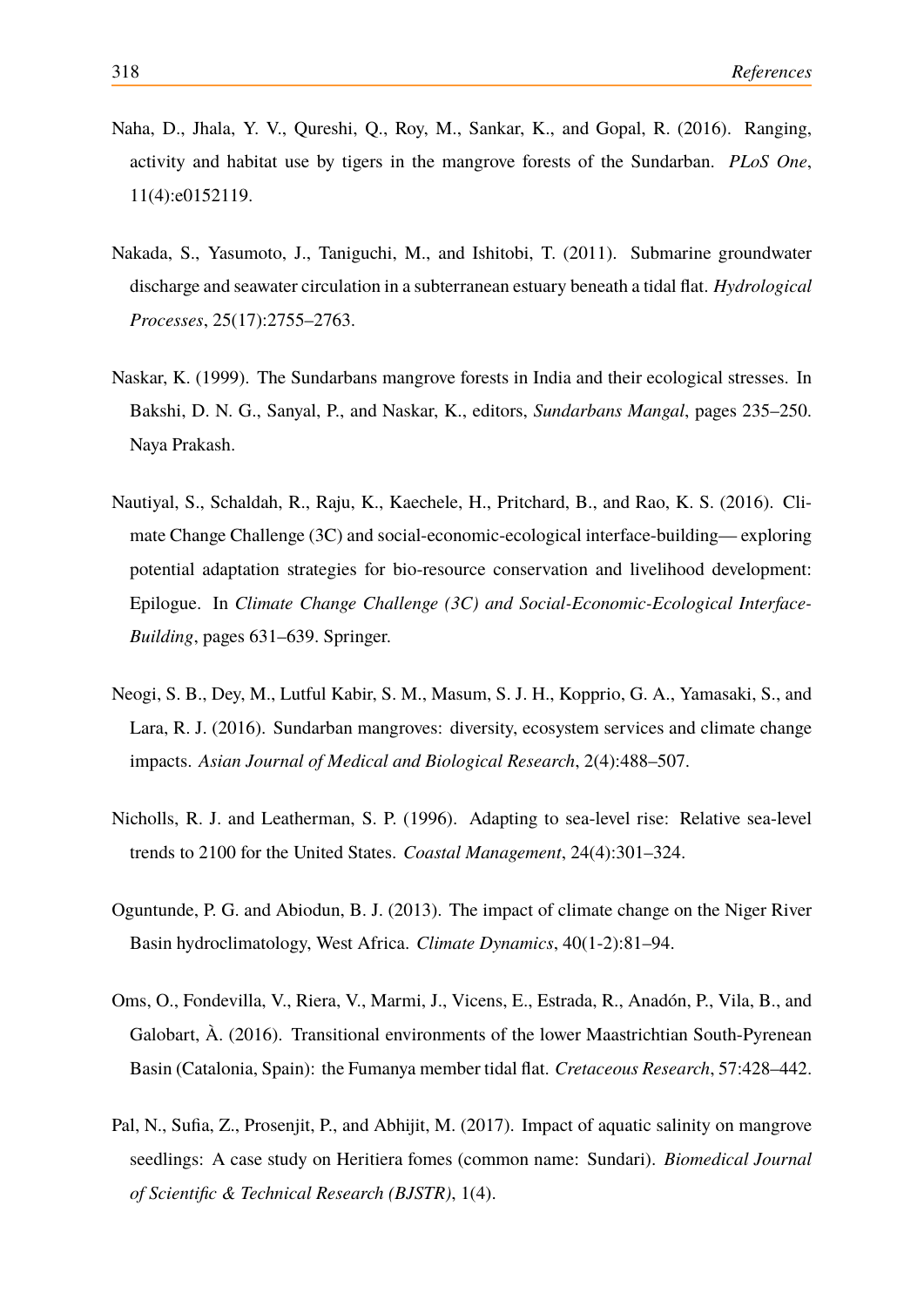- Patrick, M. G. (2016). *Stratigraphic evolution of the Ganges-Brahmaputra lower delta plain and its relation to groundwater arsenic distributions*. PhD thesis, Graduate School of Vanderbilt University.
- Paul, A. K. (1998). Physical and socio-economic uncertainties in the perspective of present rising sea-level — a study in coastal West Bengal. In *Geomorphology and Environmental Management*, volume 28, pages 161–162.
- Paul, A. K. (2002). *Coastal Geomorphology and Environment: Sundarban Coastal Plain, Kanthi Coastal Plain, Subarnarekha Delta Plain*. ACB Publications, Kolkata.
- Paul, A. K., Ray, R., Kamila, A., and Jana, S. (2017). Mangrove degradation in the Sundarbans. In *Coastal wetlands: alteration and remediation*, pages 357–392. Springer.
- Payo, A., Mukhopadhyay, A., Hazra, S., Ghosh, T., Ghosh, S., Brown, S., Nicholls, R. J., Bricheno, L., Wolf, J., Kay, S., Lázár, A. N., and Haque, A. (2016). Projected changes in area of the Sundarban mangrove forest in Bangladesh due to SLR by 2100. *Climatic Change*, 139(2):279–291.
- Pechlivanidis, I. G., Olsson, J., Bosshard, T., Sharma, D., and Sharma, K. (2016). Multi-basin modelling of future hydrological fluxes in the Indian subcontinent. *Water*, 8(5):177.
- Peters, R., Walther, M., Lovelock, C., Jiang, J., and Berger, U. (2020). The interplay between vegetation and water in mangroves: new perspectives for mangrove stand modelling and ecological research. *Wetlands Ecology and Management*, 28(4):697–712.
- Peterson, C. D. and Vanderburgh, S. (2018). Tidal flat depositional response to neotectonic cyclic uplift and subsidence  $(1-2 \text{ m})$  as superimposed on latest-Holocene net sea level rise (1.0 m/ka) in a large shallow mesotidal wave-dominated estuary, Willapa Bay, Washington, USA. *Journal of Geography and Geology*, 10(1).
- Pethick, J. S. (1981). Long-term accretion rates on tidal salt marshes. *Journal of Sedimentary Research*, 51(2):571–577.
- Pethick, J. S. (1984). An introduction to coastal geomorphology. Technical report, Dept. of Geography, Univ. of Hull.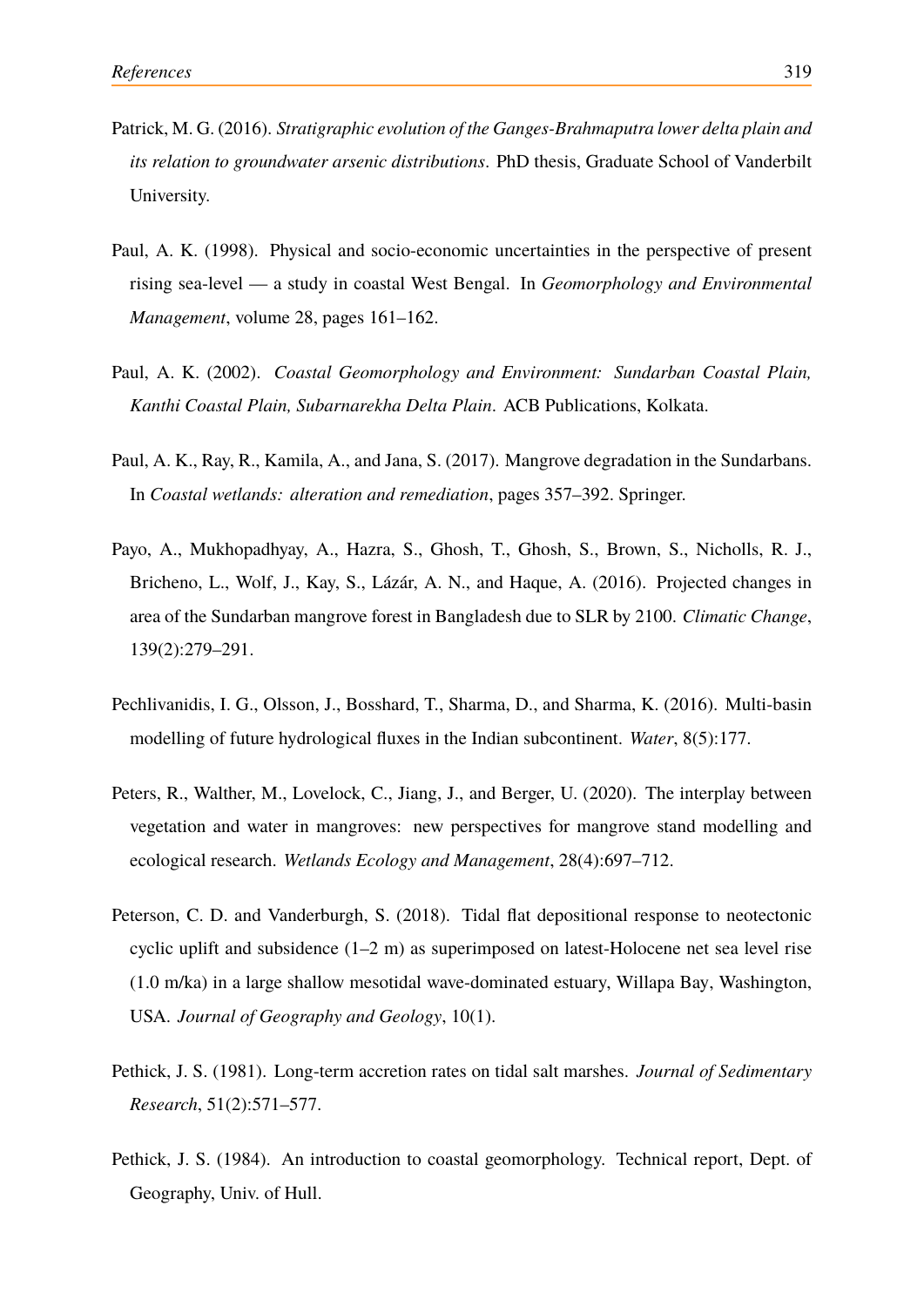- Pinay, G., Black, V., Planty-Tabacchi, A., Gumiero, B., and Décamps, H. (2000). Geomorphic control of denitrification in large river floodplain soils. *Biogeochemistry*, 50(2):163–182.
- Pouliotte, J., Smit, B., and Westerhoff, L. (2009). Adaptation and development: Livelihoods and climate change in Subarnabad, Bangladesh. *Climate and Development*, 1(1):31–46.
- Pramanik, M. K. (2015). Assessment of the impacts of sea level rise on mangrove dynamics in the Indian part of Sundarbans using geospatial techniques. *Journal of Biodiversity, Bioprospecting and Development*, 3(155):2376–0214.
- Prasad, M. B. K. (2012). Nutrient stoichiometry and eutrophication in Indian mangroves. *Environmental Earth Sciences*, 67(1):293–299.
- Qiaomin, Z., Hongbing, Y., Xinshu, C., and Dezhang, Z. (1997). The relationship between mangrove zone on tidal flats and tidal levels. *Acta Ecologica Sinica*, 17(3):258–265.
- Quader, M. A., Agrawal, S., and Kervyn, M. (2017). Multi-decadal land cover evolution in the Sundarban, the largest mangrove forest in the world. *Ocean & Coastal Management*, 139:113–124.
- Raha, A., Das, S., Banerjee, K., and Mitra, A. (2012). Climate change impacts on Indian Sunderbans: a time series analysis (1924–2008). *Biodiversity and Conservation*, 21(5):1289– 1307.
- Raha, A., others Raha, A. K., Mishra, A., Bhattacharya, S., Ghatak, S., Pramanick, P., Dey, S., Sarkar, I., and Jha, C. (2014). Sea level rise and submergence of Sundarban islands: a time series study of estuarine dynamics. *Journal of Ecology and Environmental Sciences*, 5(1):114–123.
- Rahman, A. F., Dragoni, D., and El-Masri, B. (2011a). Response of the Sundarbans coastline to sea level rise and decreased sediment flow: A remote sensing assessment. *Remote Sensing of Environment*, 115(12):3121–3128.
- Rahman, M. M. (2020). Impact of increased salinity on the plant community of the Sundarbans mangrove of Bangladesh. *Community Ecology*, 21(3):273–284.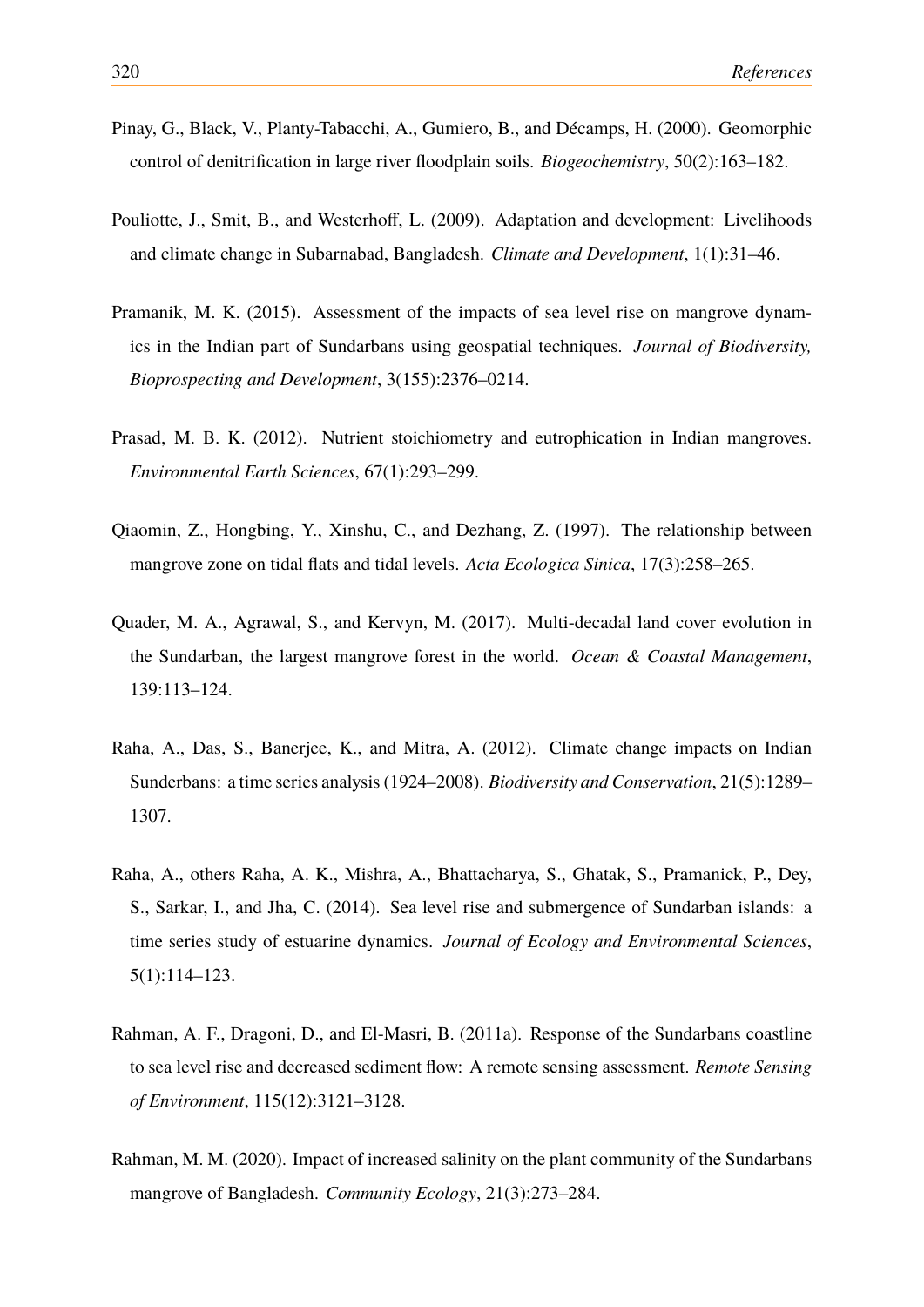- Rahman, M. M. and Islam, S. A. (2015). Phenophases of five mangrove species of the Sundarbans of Bangladesh. *International Journal of Business, Social and Scientific Research*, 4(1):77–82.
- Rahman, M. M., Khan, M. N. I., Hoque, A. F., and Ahmed, I. (2015). Carbon stock in the Sundarbans mangrove forest: spatial variations in vegetation types and salinity zones. *Wetlands Ecology and Management*, 23(2):269–283.
- Rahman, M. M., Rahman, M. M., and Islam, K. S. (2010). The causes of deterioration of Sundarban mangrove forest ecosystem of Bangladesh: conservation and sustainable management issues. *Aquaculture, Aquarium, Conservation & Legislation*, 3(2):77–90.
- Rahman, M. R. and Asaduzzaman, M. (2010). Ecology of Sundarban, Bangladesh. *Journal of Science Foundation*, 8(1-2):35–47.
- Rahman, M. T., Rahman, M. S., Quraishi, S. B., Ahmad, J. U., Choudhury, T. R., and Mottaleb, M. A. (2011b). Distribution of heavy metals in water and sediments in Passur river, Sundarban mangrove forest, Bangladesh. *Journal of International Environmental Application & Science*, 6(4):537–546.
- Rainey, J. R. (1891). The Sundarban: its physical features and ruins. *Proceedings of the Royal Geographical Society and Monthly Record of Geography*, 13(5):273–287.
- Ranjan, R. (2019). Optimal mangrove restoration through community engagement on coastal lands facing climatic risks: The case of Sundarbans region in India. *Land Use Policy*, 81:736–749.
- Rawat, N., Babu, M. U., and Nautiyal, S. (2016). Climate change and sea-level rise: A review of studies on low-lying and island countries. Technical report, Institute for Social and Economic Change.
- Ray, P. (1993). *Aquaculture in Sundarban Delta: Its Perspective: an Assessment*. Concept Publishing Company.
- Reise, K. (2012). *Tidal flat ecology: an experimental approach to species interactions*, volume 54. Springer Science & Business Media.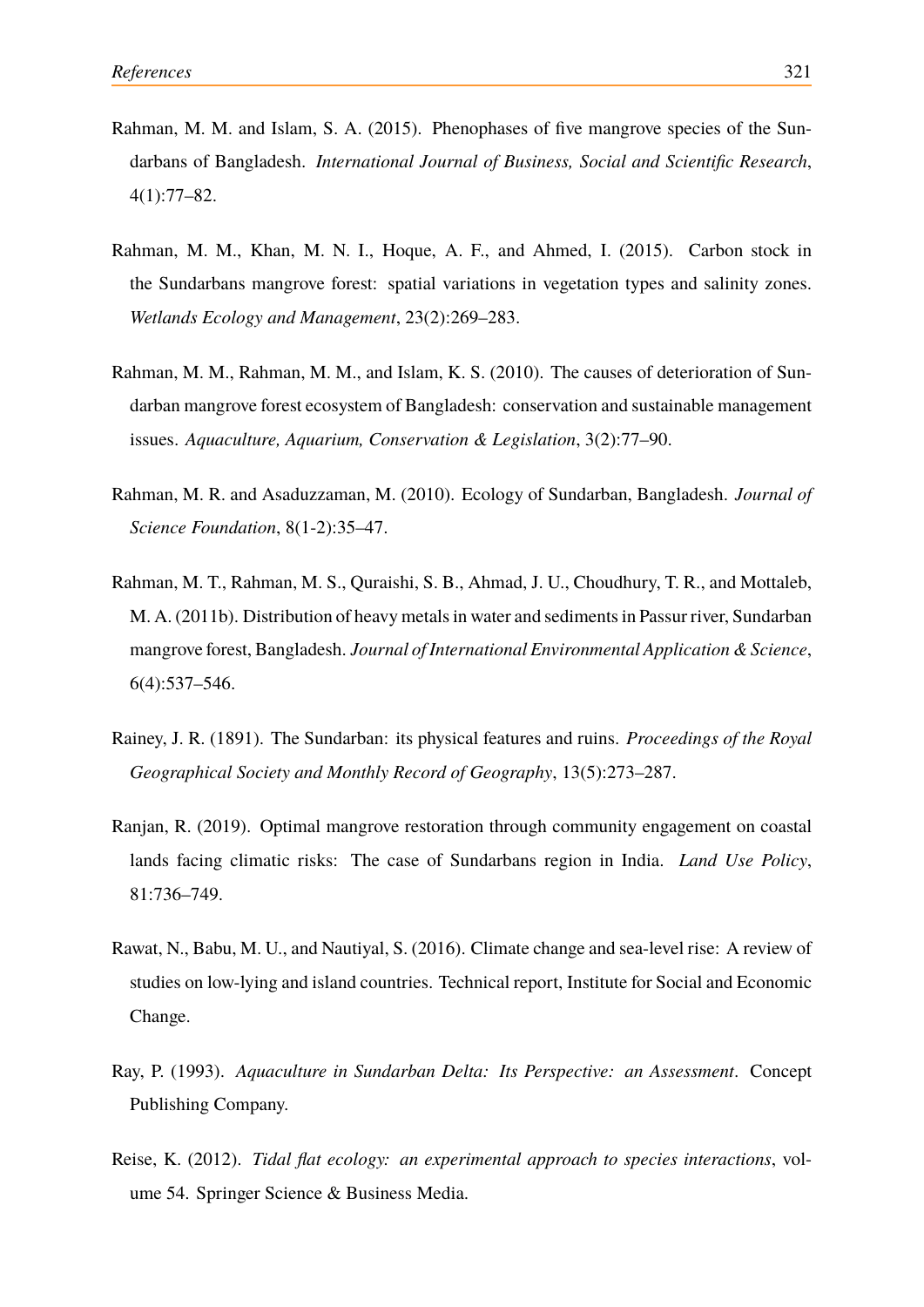- Rogers, K. and Woodroffe, C. D. (2015). Tidal flats and salt marshes. In Masselink, G. and Gehrels, R., editors, *Coastal Environments and Global Change*, pages 227–250. Wiley Online Library.
- Rogers, K. G. and Goodbred, S. L. (2014). The Sundarbans and Bengal Delta: the world's largest tidal mangrove and delta system. In *Landscapes and landforms of India*, pages 181–187. Springer.
- Rouse, J. W., Haas, R. H., Schell, J. A., and Deering, D. W. (1974). Monitoring vegetation systems in the Great Plains with ERTS. In *Proceeding of Third Earth Resources Technology Satellite Symposium 1*, volume 1, pages 309–317. NASA.
- Royston, J. P. (1982a). Algorithm AS 181: the W test for normality. *Journal of the Royal Statistical Society. Series C (Applied Statistics)*, 31(2):176–180.
- Royston, J. P. (1982b). An extension of Shapiro and Wilk's W test for normality to large samples. *Journal of the Royal Statistical Society: Series C (Applied Statistics)*, 31(2):115–124.
- Royston, P. (1995). Remark AS R94: A remark on Algorithm AS 181: The W-test for normality. *Journal of the Royal Statistical Society. Series C (Applied Statistics)*, 44(4):547–551.
- Sadik, S. and Rahman, R. (2009). Indicator framework for assessing livelihood resilience to climate change for vulnerable communities dependent on Sundarban mangrove system. In *4th South Asia Water Research Conference, Kathmandu*, pages 20–23.
- Saha, P., Saha, B. K., and Hazra, S. (2014). Recent changes in coastal configuration of Henry's Island. *Current Science*, pages 679–688.
- Sahana, M., Rehman, S., Ahmed, R., and Sajjad, H. (2020). Analyzing climate variability and its effects in Sundarban Biosphere Reserve, India: reaffirmation from local communities. *Environment, Development and Sustainability*, 23:2465–2492.
- Sahana, M., Rehman, S., Paul, A. K., and Sajjad, H. (2019). Assessing socio-economic vulnerability to climate change-induced disasters: evidence from Sundarban Biosphere Reserve, India. *Geology, Ecology, and Landscapes*, 5(1):40–52.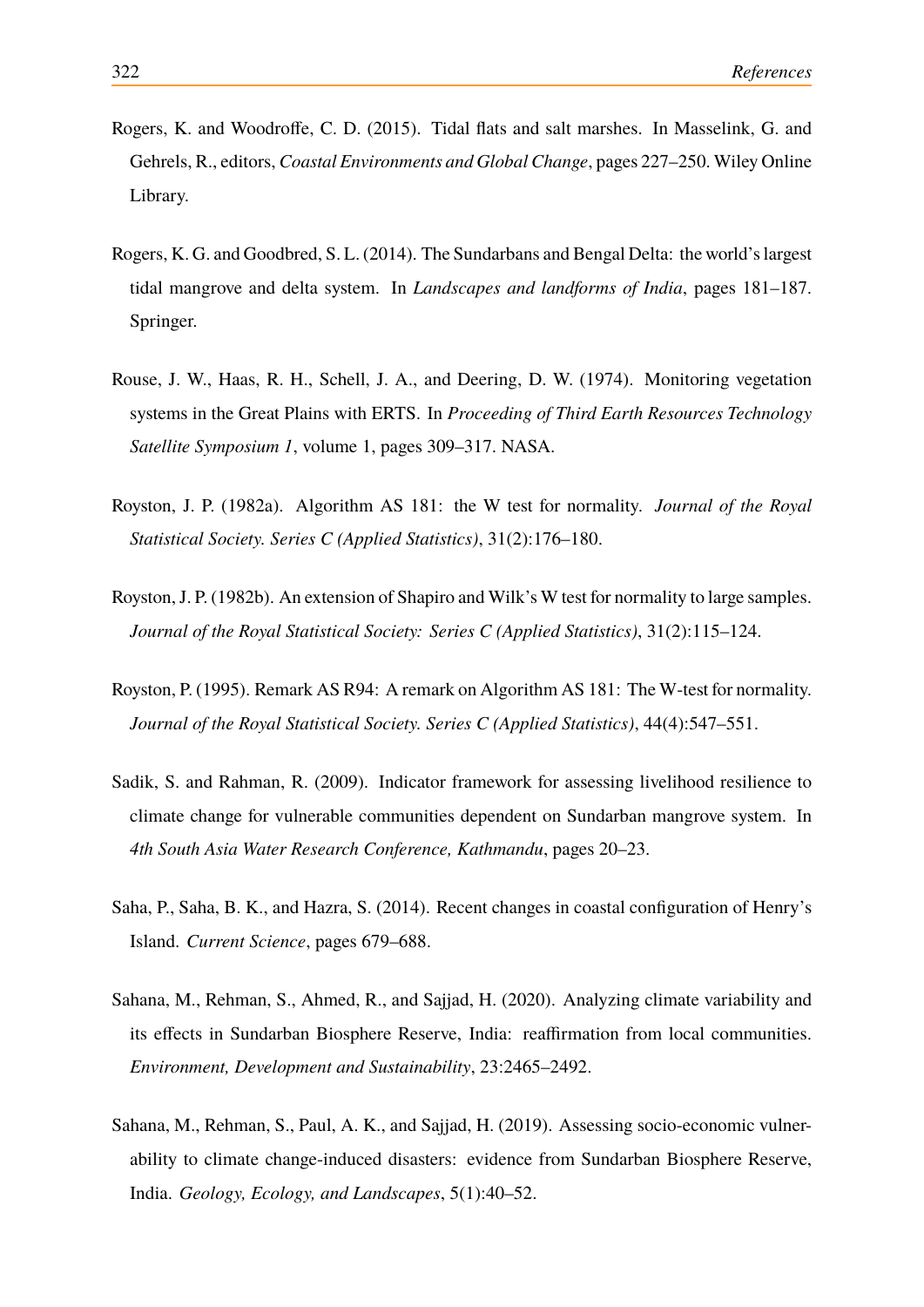- Sahu, S. C., Suresh, H., Murthy, I., and Ravindranath, N. (2015). Mangrove area assessment in India: implications of loss of mangroves. *Journal of Earth Science & Climatic Change*, 6(5):1.
- Saintilan, N., Khan, N., Ashe, E., Kelleway, J., Rogers, K., Woodroffe, C. D., and Horton, B. (2020). Thresholds of mangrove survival under rapid sea level rise. *Science*, 368(6495):1118– 1121.
- Saintilan, N. and Williams, R. J. (1999). Mangrove transgression into saltmarsh environments in south-east Australia. *Global Ecology and Biogeography*, 8(2):117–124.
- Sandilyan, S. and Kathiresan, K. (2015). Mangroves as bioshield: an undisputable fact. *Ocean & Coastal Management*, 103:94–96.
- Sanyal, P. and Bal, A. (1986). Some observations on abnormal adaptations of mangrove in Indian Sundarbans. *Journal of Indian Society of Coastal Agricultural Research*, 4(1):9–15.
- Sarkar, D. J., Sarkar, S. D., Das, B. K., Manna, R. K., Behera, B. K., and Samanta, S. (2019). Spatial distribution of meso and microplastics in the sediments of river Ganga at eastern India. *Science of the Total Environment*, 694:133712.
- Sarkar, M., Kabir, S., Begum, R. A., Pereira, J. J., Jaafar, A. H., and Saari, M. Y. (2014). Impacts of and adaptations to sea level rise in Malaysia. *Asian journal of Water, Environment and Pollution*, 11(2):29–36.
- Selvam, V., Ramasubramanian, R., and Ravichandran, K. (2012). Genesis and present status of restoration practices in saline blanks in India. *Sharing Lessons on Mangrove Restoration*, page 133.
- Semeniuk, V. (2018). Tidal flats. In Finkl, C. W. and Makowski, C., editors, *Encyclopedia of Coastal Science*, pages 1–20. Springer International Publishing, Cham.
- Sen, S. and Homechaudhuri, S. (2018). Comparative burrow architectures of resident fiddler crabs (ocypodidae) in Indian Sundarban mangroves to assess their suitability as bioturbating agents. In *Proceedings of the Zoological Society*, volume 71, pages 17–24. Springer.
- Sengupta, A. and Chaudhuri, S. (1990). Vesicular arbuscular mycorrhiza (VAM) in pioneer salt marsh plants of the Ganges river delta in West Bengal (India). *Plant and Soil*, 122(1):111–113.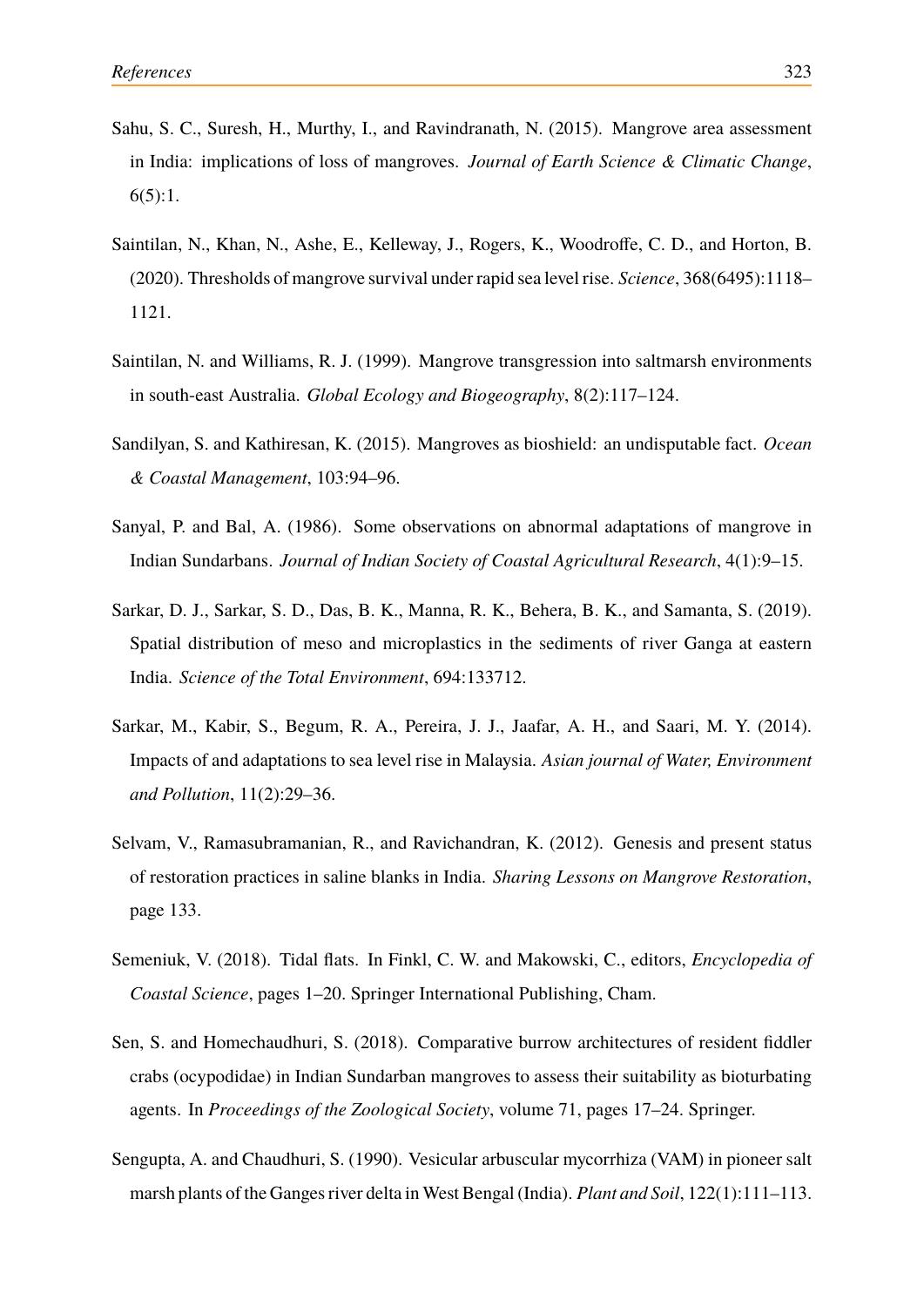- Shapiro, S. S. and Wilk, M. B. (1965). An analysis of variance test for normality (complete samples). *Biometrika*, 52(3/4):591–611.
- Shinn, E. A. (1983). Tidal flat environment. *Carbonate depositional environments: AAPG Memoir*, 33:172–210.
- Silvestri, S. and Marani, M. (2004). Salt-marsh vegetation and morphology: Basic physiology, modelling and remote sensing observations. *The Ecogeomorphology of Tidal Marshes, Coastal Estuarine Stud*, 59:5–25.
- Simas, T., Nunes, J., and Ferreira, J. (2001). Effects of global climate change on coastal salt marshes. *Ecological Modelling*, 139(1):1–15.
- Singaraja, C., Chidambaram, S., Anandhan, P., and Tariq Abdul Kareem, K. (2014). Groundwater contamination due to salt-panning activity and seawater intrusion at Tuticorin coastal zone, southern Tamil Nadu, India. *Int. J. Adv. Geosci*, 2(2):133–139.
- Singh, O., Sarangi, A., and Sharma, M. C. (2008). Hypsometric integral estimation methods and its relevance on erosion status of north-western lesser Himalayan watersheds. *Water Resources Management*, 22(11):1545–1560.
- Sinha, M., Mukhopadhyay, M., Mitra, P., Bagchi, M., and Karamkar, H. (1996). Impact of Farakka barrage on the hydrology and fishery of Hoogly estuary. *Estuaries*, 19(3):710–722.
- Smith, D., Harrison, S., Firth, C. R., and Jordan, J. T. (2011). The early holocene sea level rise. *Quaternary Science Reviews*, 30(15-16):1846–1860.
- Sodhi, N. S., Brook, B. W., and Bradshaw, C. J. (2013). *Tropical conservation biology*. John Wiley & Sons.
- Spalding, M. (2010). *World Atlas of Mangroves*. Routledge.
- Sreelekshmi, S., Nandan, S. B., Kaimal, S. V., Radhakrishnan, C. K., and Suresh, V. R. (2020). Mangrove species diversity, stand structure and zonation pattern in relation to environmental factors – a case study at Sundarban delta, east coast of India. *Regional Studies in Marine Science*, 35:101111.
- Strahler, A. N. (1952). Hypsometric (area-altitude) analysis of erosional topography. *Geological Society of America Bulletin*, 63(11):1117–1142.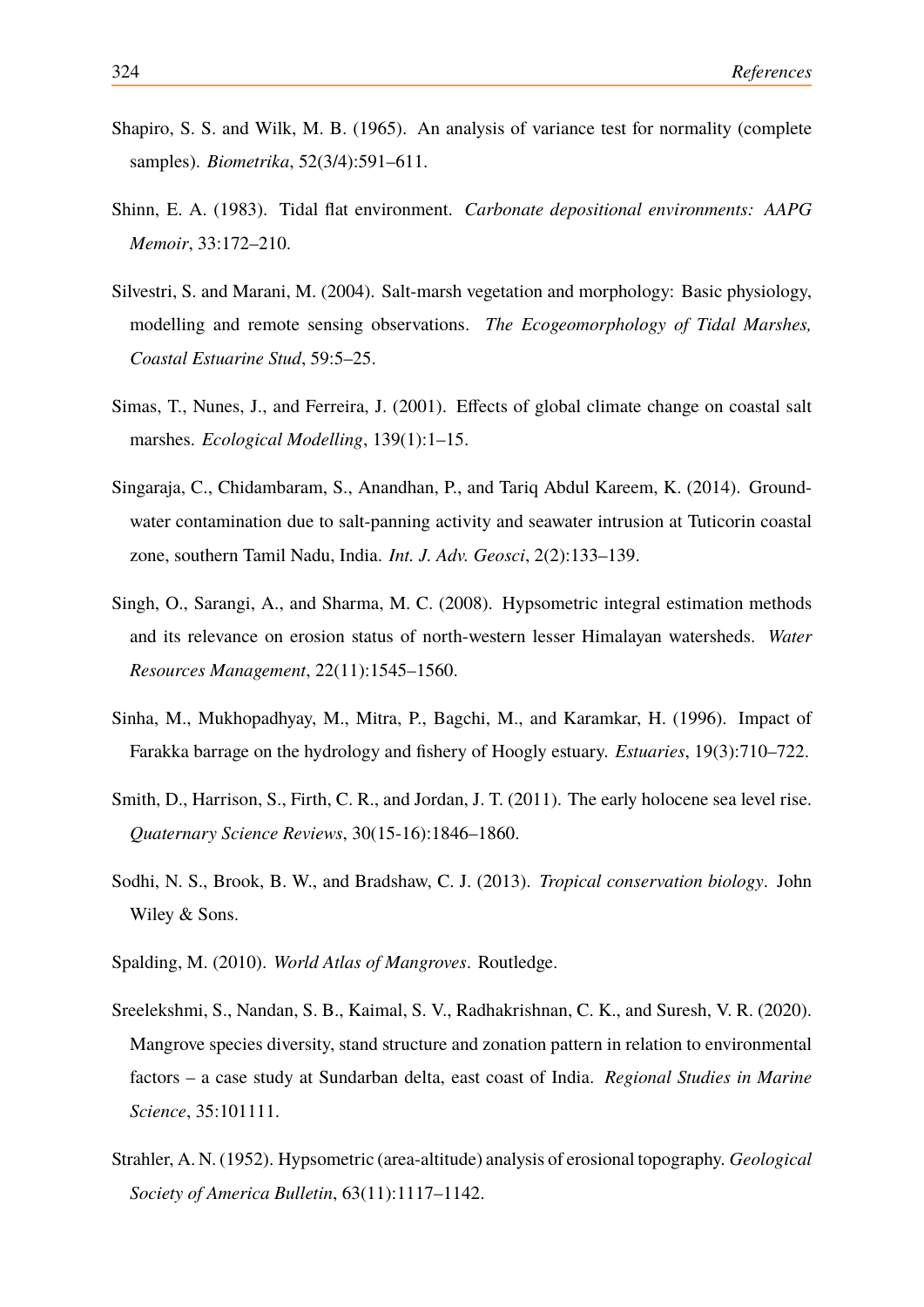- Thompson, R. W. (1968). *Tidal flat sedimentation on the Colorado River delta, northwestern Gulf of California*, volume 107. Geological Society of America.
- Thornthwaite, C. W. (1948). An approach toward a rational classification of climate. *Geographical review*, 38(1):55–94.
- Todini, E. (2007). Hydrological catchment modelling: past, present and future. *Hydrology and Earth System Sciences*, 11(1):468–482.
- Tudoran, G. M. and Zotta, M. (2020). Adapting the planning and management of Norway spruce forests in mountain areas of Romania to environmental conditions including climate change. *Science of The Total Environment*, 698:133761.
- Tukey, J. W. (1949). Comparing individual means in the analysis of variance. *Biometrics*, pages 99–114.
- Umitsu, M. (1987). Late Quaternary sedimentary environment and landform evolution in the Bengal lowland. *Geographical review of Japan, Series B.*, 60(2):164–178.
- Viswanathan, C., Purvaja, R., Jeevamani, J. J. J., Samuel, V. D., Sankar, R., Abhilash, K. R., Geevarghese, G. A., Muruganandam, R., Gopi, M., Raja, S., Das, R. R., Patro, S., Krishnan, P., and Ramesh, R. (2020). Salt marsh vegetation in India: Species composition, distribution, zonation pattern and conservation implications. *Estuarine, Coastal and Shelf Science*, 242:1– 12.
- Vittal, B. and Sarma, V. V. (2006). Diversity and ecology of fungi on mangroves of Bay of Bengal region– an overview. *Indian Journal of Marine Sciences*.

Wadia, D. N. (1961). *Geology of India*. McMillan and Company, London.

- Wahid, S. M., Babel, M. S., and Bhuiyan, A. R. (2007). Hydrologic monitoring and analysis in the Sundarbans mangrove ecosystem, Bangladesh. *Journal of Hydrology*, 332(3-4):381–395.
- Walters, D. C. and Kirwan, M. L. (2016). Optimal hurricane overwash thickness for maximizing marsh resilience to sea level rise. *Ecology and Evolution*, 6(9):2948–2956.
- Ward, R. D., Friess, D. A., Day, R. H., and MacKenzie, R. A. (2016). Impacts of climate change on mangrove ecosystems: a region by region overview. *Ecosystem Health and Sustainability*, 2(4):e01211.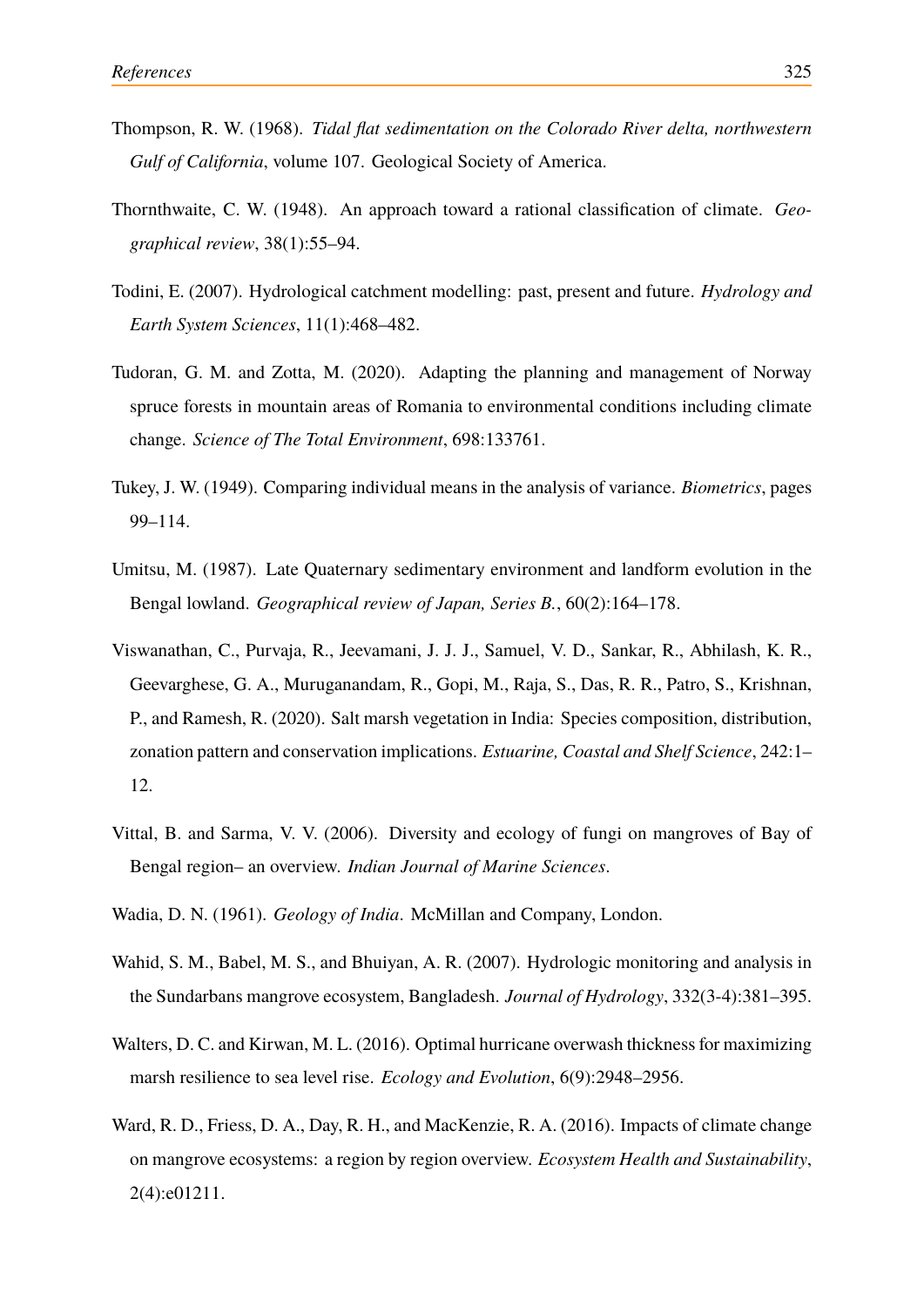- Warrick, R. A. and Oerlemans, J. (1990). Sea level rise. In Houghton, J. T., Jenkins, G. J., and Ephraums, J. J., editors, *Climate Change: The IPCC Scientific Assessment*, pages 257–281. Cambridge University Press, Cambridge, UK.
- Wells, J. T. (1995). Tide-dominated estuaries and tidal rivers. In *Developments in Sedimentology*, volume 53, pages 179–205. Elsevier.
- Wilcoxon, F. (1945). Individual comparisons by ranking methods. *Biometrics Bulletin*, 1(6):80– 83.
- Willemsen, P. W. J. M., Horstman, E. M., Borsje, B. W., Friess, D., and Dohmen-Janssen, C. M. (2016). Sensitivity of the sediment trapping capacity of an estuarine mangrove forest. *Geomorphology*, 273:189–201.
- Williams, H. (2016). Overwash. In Kennish, M. J., editor, *Encyclopedia of Estuaries*, page 468. Springer, Dordrecht.
- Woodroffe, C., Robertson, A., and Alongi, D. (1992). Mangrove sediments and geomorphology. In Robertson, A. I. and Alongi, D. M., editors, *Tropical mangrove ecosystems*, volume 41 of *Coastal and Estuarine Studies*, pages 7–41. Wiley Online Library.
- Woodroffe, C. D. (2018). Mangrove response to sea level rise: palaeoecological insights from macrotidal systems in northern Australia. *Marine and Freshwater Research*, 69(6):917–932.
- Woodroffe, C. D., Lovelock, C. E., and Rogers, K. (2015). Mangrove shorelines. In Masselink, G. and Gehrels, R., editors, *Coastal environments and global change*, pages 251–267. Wiley Online Library.
- Woodroffe, C. D., Rogers, K., McKee, K. L., Lovelock, C. E., Mendelssohn, I., and Saintilan, N. (2016). Mangrove sedimentation and response to relative sea-level rise. *Annual Review of Marine Science*, 8:243–266.
- Wright, L. D. and Short, A. D. (1984). Morphodynamic variability of surf zones and beaches: a synthesis. *Marine Geology*, 56(1-4):93–118.
- Wright, L. D. and Thom, B. G. (1977). Coastal depositional landforms: a morphodynamic approach. *Progress in Physical Geography*, 1(3):412–459.